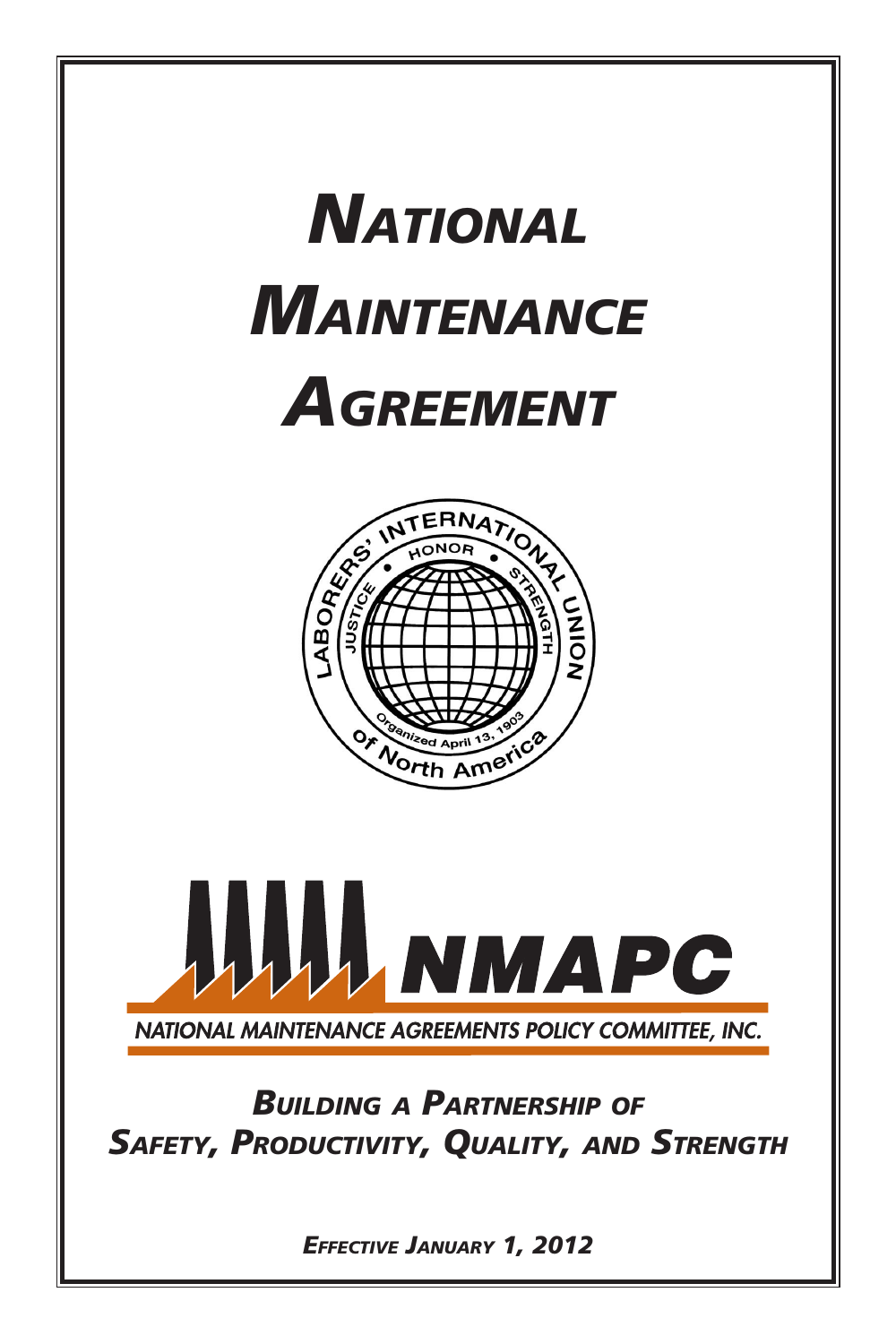#### **MISSION STATEMENT NATIONAL MAINTENANCE AGREEMENTS**

#### BUILDING A PARTNERSHIP OF SAFETY, PRODUCTIVITY, QUALITY AND STRENGTH

Since its inception in 1971, the National Maintenance Agreements Policy Committee, Inc. Program (NMAPC Program) has been administered under a system of tripartite governance and cooperation, with Owners, Contractors and building trades Craft Workers sharing equally in the responsibilities and rewards generated by the NMAPC Program.

Understanding that the NMAPC Program's viability is equal only to the sum of its parts, careful consideration has been given over the years to ensure that proper balance is maintained among the three participants in the NMAPC Program. Such balance is necessary if the NMAPC Program is to maintain its stated goal of "Building a Partnership of Safety, Productivity, Quality and Strength".

In achieving that goal, the National Maintenance Agreements Policy Committee, Inc. (NMAPC) recognizes and addresses the following common concerns of the partners:

- $\triangleright$  Safety in all phases of work
- $\triangleright$  No disruptions of Owner's work
- $\triangleright$  Performance on schedule
- $\triangleright$  Cost-effective and quality craftsmanship
- $\triangleright$  Productivity flexibility
- $\triangleright$  A trained, available workforce
- $\triangleright$  Attainable work opportunities
- $\triangleright$  Resolution process for job site issues
- $\triangleright$  Consistent terms and conditions

By recognizing, addressing, and delivering on these concerns, the NMAPC Program reflects a true partnership dedicated to providing the most effective tool for the performance of work in industrial construction maintenance.

The NMAPC Program is administered and guided by the NMAPC. The NMAPC is a joint committee of labor and management representatives committed to achieving the NMAPC Program's stated goals and satisfying the individual and collective concerns of the participants.

Thus the NMAPC provides a guarantee to Owners, Contractors and Craft Workers that the NMAPC Program will continue to deliver dynamic leadership in addressing the realities of industrial construction, maintenance, repair, replacement, renovation, and modernization, and that it will continue to provide a state-of-the-art delivery system for the performance of such work. The NMAPC is truly designed to deliver partnerships of "Safety, Productivity, Quality and Strength."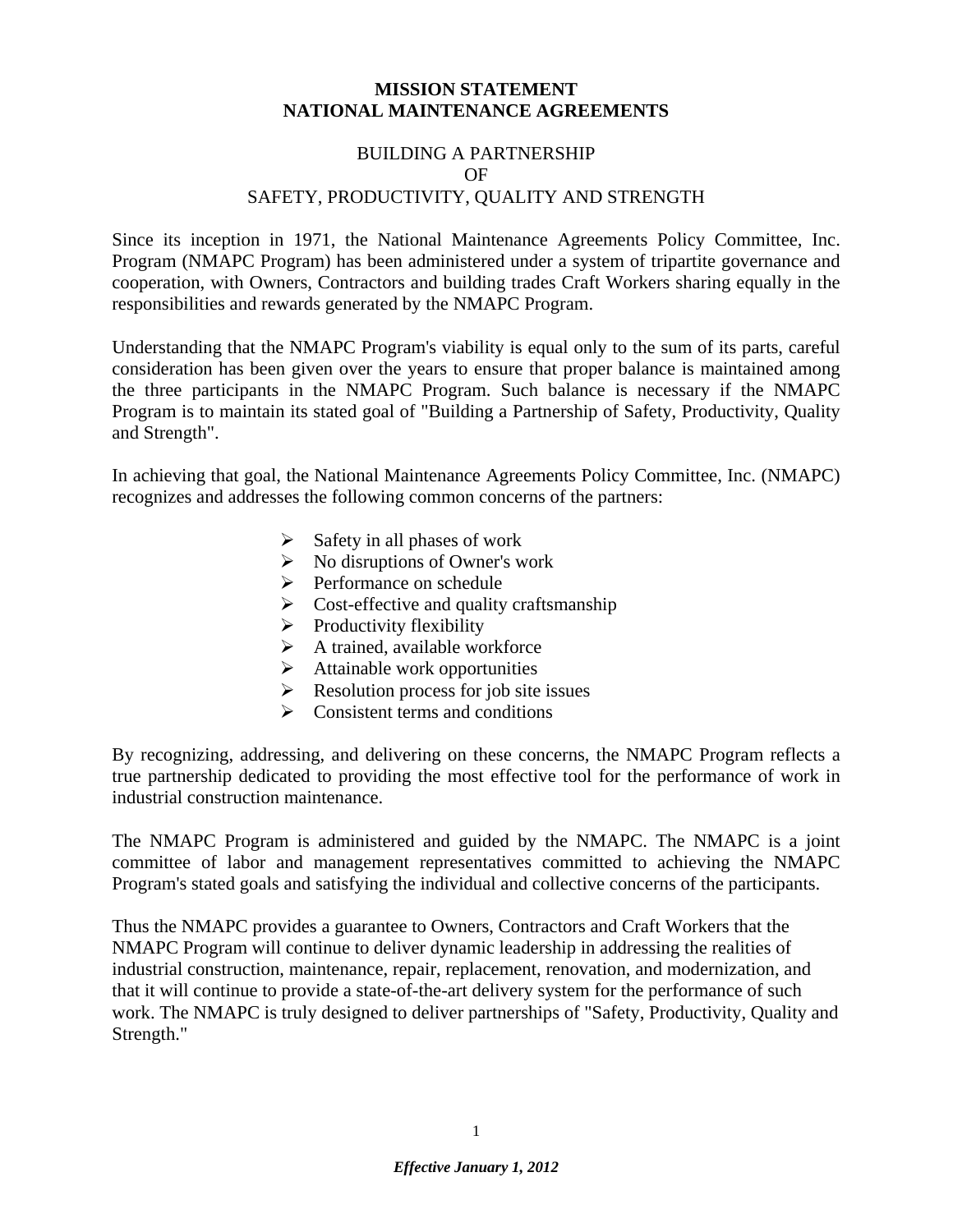#### NATIONAL MAINTENANCE AGREEMENTS **TABLE OF CONTENTS**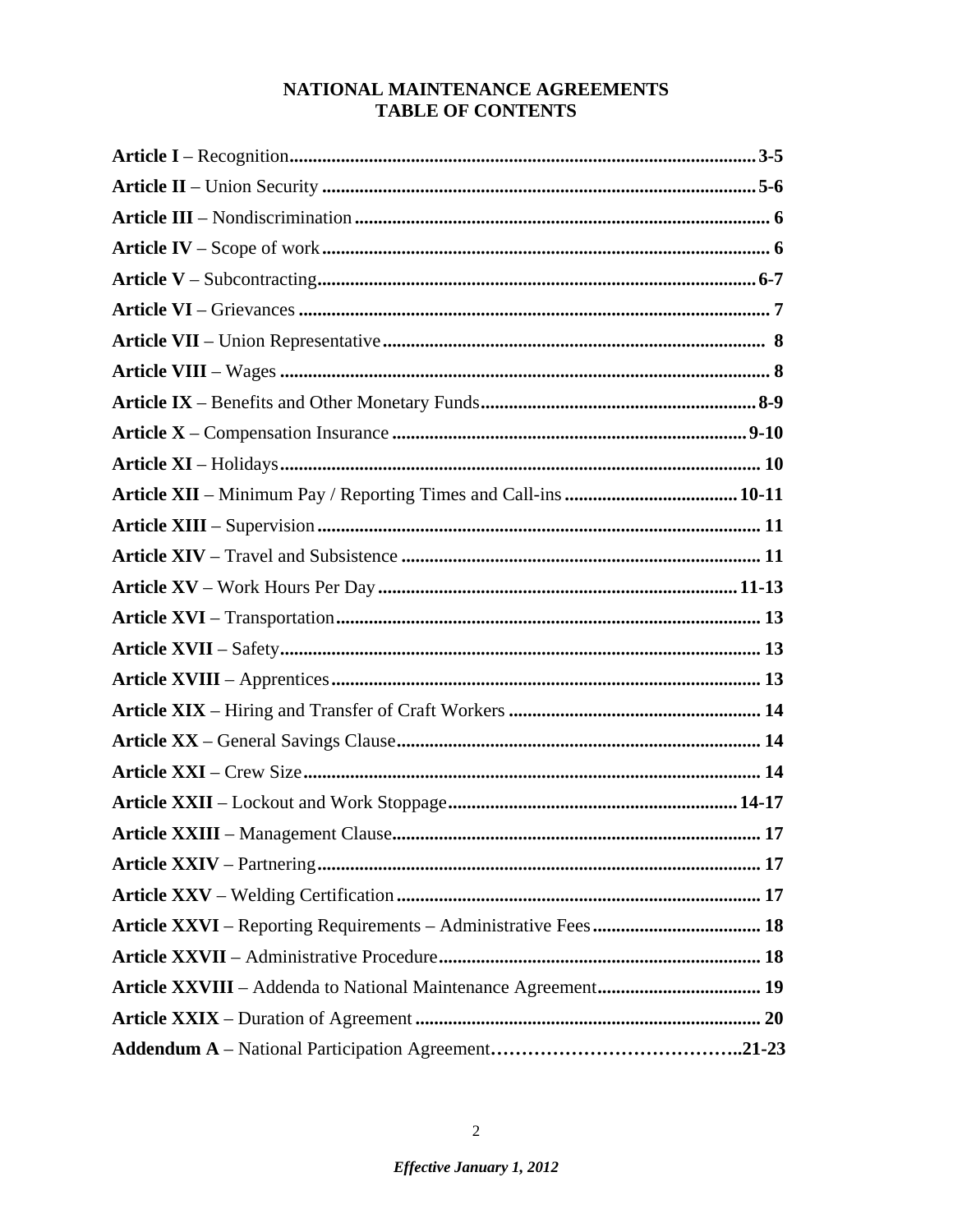# **NATIONAL MAINTENANCE AGREEMENT**

| This Agreement is entered into this |        |            | day                                                                                            |  |
|-------------------------------------|--------|------------|------------------------------------------------------------------------------------------------|--|
|                                     |        |            |                                                                                                |  |
| and between                         |        |            |                                                                                                |  |
|                                     |        | (Employer) |                                                                                                |  |
| of                                  |        |            | _, (hereinafter referred to as the Employer)                                                   |  |
|                                     | (City) | (State)    |                                                                                                |  |
|                                     |        |            | and the Laborers' International Union of North America (hereinafter referred to as the Union), |  |
|                                     |        |            | for the purpose of industrial construction, maintenance, repair, replacement, renovation, and  |  |

#### **ARTICLE I - RECOGNITION**

modernization work performed by the Employer in various plants.

1. The bargaining unit under this Agreement shall comprise the Union on behalf of Laborers' International Union of North America employees of the Employer, now employed and employed in the future for industrial construction, maintenance, repair, replacement, renovation, and modernization in various plants within the geographical jurisdiction of the Laborers' International Union of North America. This Agreement does not apply to general superintendents, superintendents, assistant superintendents, office and clerical employees, watchmen or other professional or supervisory employees as defined in the National Labor Relations Act, as amended.

2. It is agreed between the Union and the Employer that this Agreement is applicable to industrial construction, maintenance, repair, replacement, renovation, and modernization work that is primarily within the recognized and traditional jurisdiction of the Union and shall be performed in accordance with the terms of this Agreement. It is further agreed that should the plant owner also award work to the Employer that is within the recognized and traditional jurisdiction of another Union with which the Employer has a similar agreement for the performance of that work, then work assignments shall be made in accordance with Agreements and Decisions of Record, attested Agreements, established trade practice, or prevailing area practice.

3. The Employer is required to conduct a pre-job conference, including craft work assignments, for each project performed under the National Maintenance Agreements (NMA). Written craft work assignments will be distributed to the appropriate Unions, not to exceed ten (10) working days after the pre-job conference. Pre-job conferences may be performed via teleconference. It is the responsibility of the Employer to notify the appropriate Building Trades Council having jurisdiction, as well as all International Unions, of the time and place of the pre-job conference. A pre-job conference outline can be obtained from the NMAPC office and/or any participating International Union. Failure to comply with this Section is a violation of this Agreement. All signatory Unions and signatory Contractors stipulate that failure to hold a pre-job conference is a grievable offense and shall result in a \$500 penalty, payable to a designated NMAPC Fund.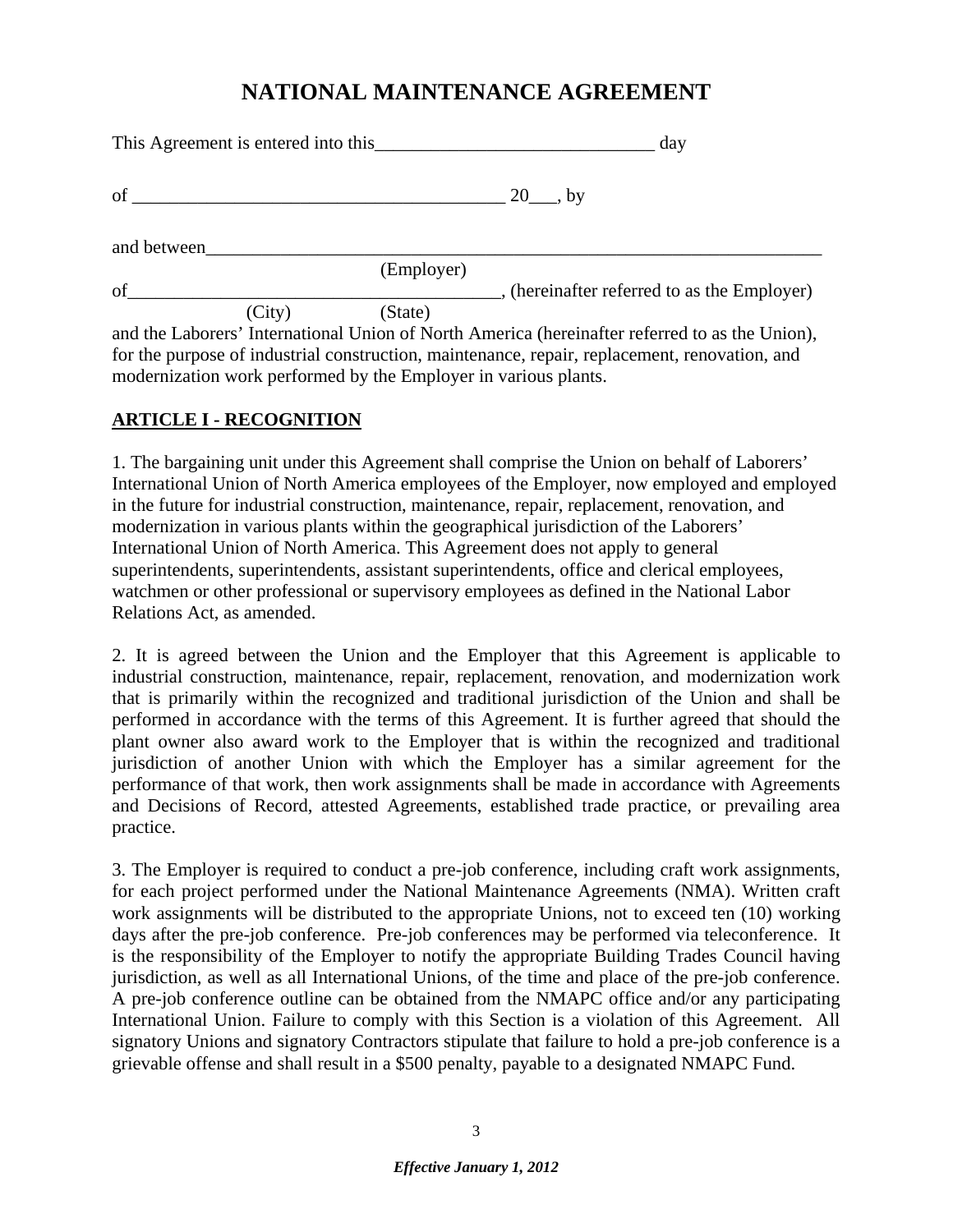4. For short-term (less than 5 working days) or weekend projects, the Employer may contact the appropriate crafts via telephone, FAX or e-mail regarding work assignments. For projects of longer duration, the Employer shall convene a pre-job conference, upon sufficient notice so that all appropriate crafts have an opportunity to participate.

5. During the existence of the Agreement, there shall be no strikes, lockouts, work stoppages, or picketing arising out of any jurisdictional dispute. Work will continue as originally assigned, pending resolution of the dispute.

6. Since presently established jurisdictional dispute settlement procedures are not applicable to work covered by the Agreement, all signatory Unions and all Employers, signatory to this or any other NMA, stipulate that they will abide by the following procedures for the resolution of jurisdictional disputes. A party challenging an assignment shall notify all affected parties, i.e. Unions and Employer, by mail, FAX, or e-mail. All disputes involving craft work assignments shall be referred to the International Unions, with which the Local Unions are affiliated, providing the International Union and the Employer an opportunity to resolve the dispute.

7. If the International Unions and the Employer fail to resolve the dispute after five (5) working days from the date they were notified of the dispute any International Union or Employer directly involved in the dispute may refer the matter to arbitration via letter, FAX, or e-mail to the NMAPC Impartial Secretary for resolution under this procedure. Any party referring the matter to the Permanent Umpire must include written evidence that the affected International Unions attempted to resolve said dispute.

8. The Umpire will schedule and hold a hearing within seven (7) working days of the referral of the dispute. The Umpire shall notify the Employer and the appropriate International Unions by FAX and/or e-mail of the place and time chosen for the hearing. The Employer and International Unions party to a dispute will be allowed to have only one (1) representative from each party personally appear at any hearing scheduled by the Umpire. Participation in a hearing through either a personal appearance by outside legal counsel on behalf of a party or telephonically by any party will not be allowed. A party's failure to attend the hearing, without good cause, as determined by the Umpire, shall not delay the hearing of evidence or issuance of a decision by the Umpire. The time period set forth herein can be extended by mutual written agreement of the parties.

9. The Umpire shall issue a decision within three (3) working days after the case has been closed. The decision of the Umpire shall be final and binding on all parties to the dispute and shall be predicated upon the particular facts and evidence presented regarding this dispute and shall be effective only on the particular job in question.

10. In rendering a decision, the Umpire shall determine:

**a.** First, whether a previous agreement of record or applicable agreement, including a disclaimer agreement, between the National and International Unions to the dispute governs;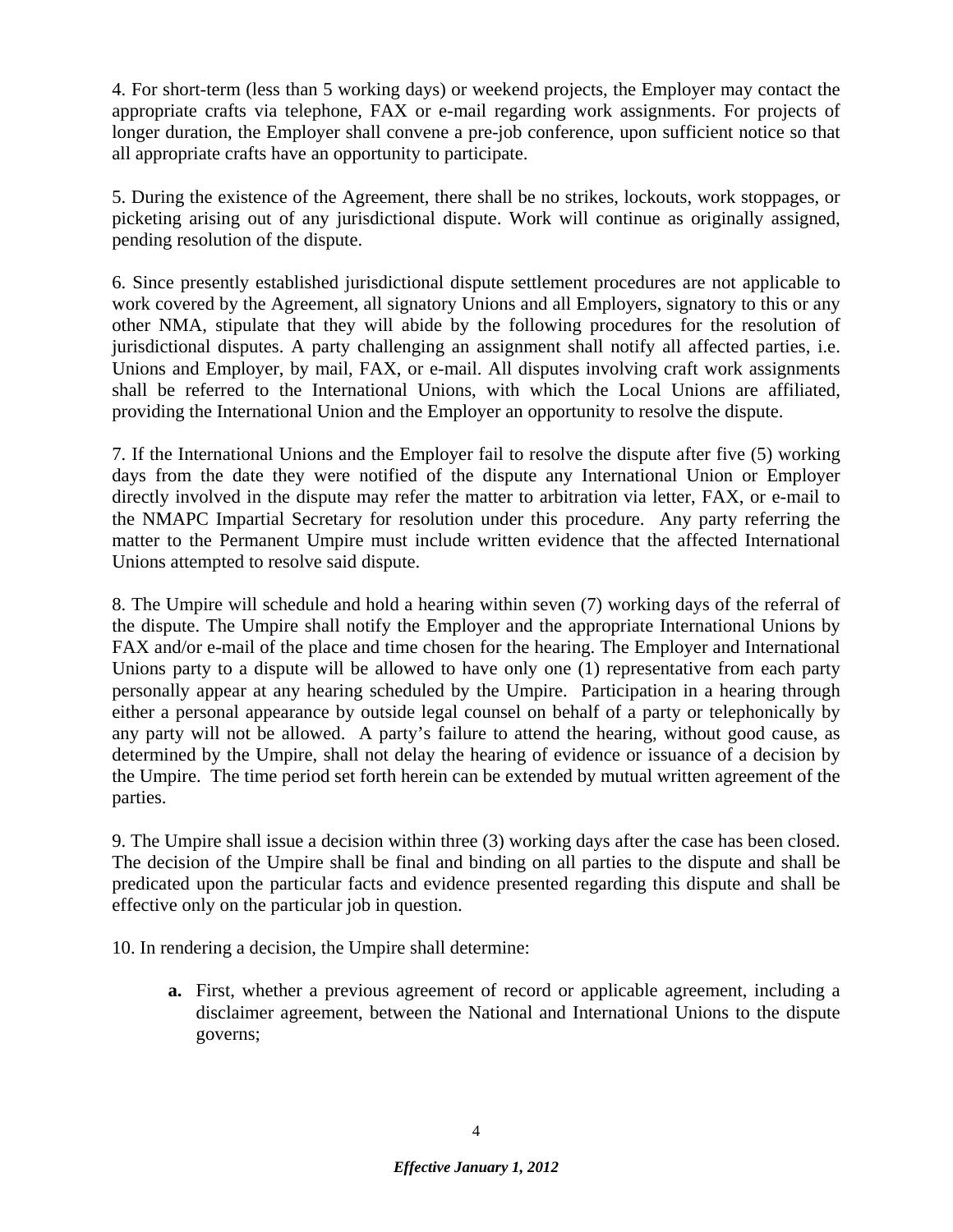- **b.** Only if the Umpire finds that the dispute is not covered by an appropriate or applicable agreement of record or agreement between the crafts to the dispute, shall consideration be given to the established trade practice in the industry and prevailing practice in the locality. Where there is a previous decision of record governing the case, the Umpire shall give equal weight to such decision of record, unless the prevailing practice in the locality in the past ten (10) years favors one craft. In that case, the Umpire shall base any decision on the prevailing practice in the locality. Except that if the Umpire finds that a craft has improperly obtained the prevailing practice in the locality through raiding, the undercutting of wages or by the use of vertical agreements, the Umpire shall rely on the decision of record and established trade practice in the industry rather than the prevailing practice in the locality;
- **c.** Only if none of the above criteria is found to exist, the Umpire shall then consider that because efficiency, cost or continuity and good management are essential to the well being of the industry, the interests of the consumer or the past practices of the employer shall not be ignored;
- **d.** The Umpire shall set forth the basis for their decision and shall explain their findings regarding the applicability of the above criteria. If lower-ranked criteria are relied upon, the Umpire shall explain why the higher-ranked criteria were not deemed applicable.

11. The Umpire is not authorized to award back pay or any damages for a misassignment of work, nor may any party to this procedure bring an independent action for back pay or any other damages, based upon a decision of the Umpire.

12. The fees and expenses of the Umpire shall be the responsibility of the non-prevailing party or parties to the arbitration.

13. The Employer shall not be subject to disputes regarding work assignments made by its subcontractors. However, the Employer must ensure that its subcontractors are signatory to the NMA(s) and are performing work under the terms and conditions of the NMA(s), and are following the procedures of this Article.

14. The Employer recognizes the Union herein as duly constituted for the purpose of bargaining collectively and administering this Agreement for the members affiliated with Laborers' International Union of North America.

## **ARTICLE II - UNION SECURITY**

1. All employees covered by this Agreement and members of the Union now in the employ of the Employer shall remain members in good standing in the Union during the term of this Agreement.

2. All employees hired by the Employer shall, as a condition of employment, become and remain members in good standing of the Union within eight (8) days following the date of their employment.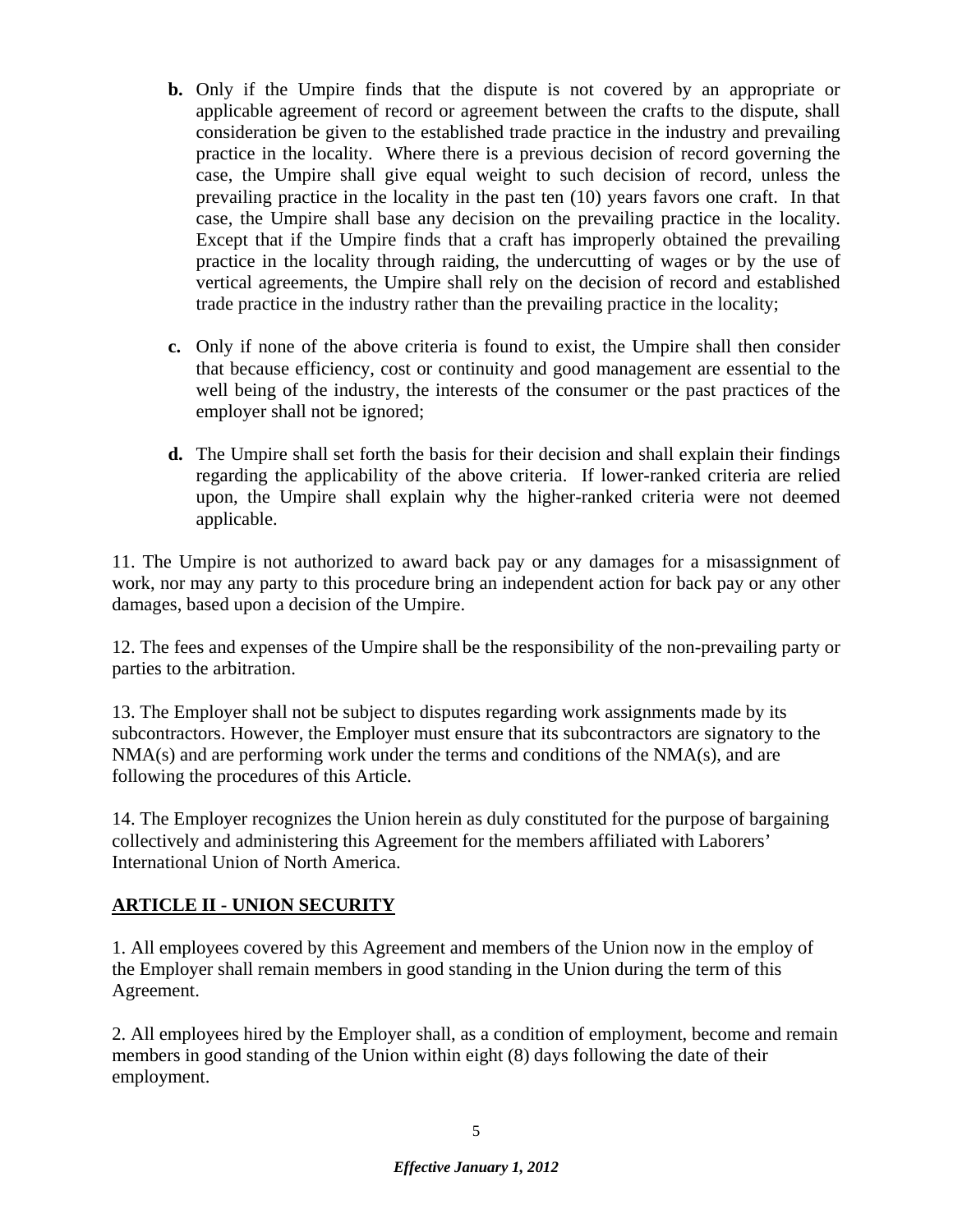3. Any employee, who is a member in good standing of any signatory International Union, shall be considered in compliance with the Union Security Article in this contract, so long as the employee maintains good standing in the Union.

4. In nuclear facilities it is agreed that applicants referred to the project under this Article shall be considered probationary employees until such time as they meet the owners' security requirements not inconsistent with State and Federal laws.

5. This provision shall not preclude such probationary employees' rights under Article VI relative to any grievance arising under any other section of this Agreement.

## **ARTICLE III - NONDISCRIMINATION**

1. The Union and the Employer agree to comply with all applicable Federal and State equal employment opportunity and nondiscrimination in employment laws.

## **ARTICLE IV - SCOPE OF WORK**

1. This Agreement covers all work assigned by the Owner to the Employer and performed by the employees of the Employer covered by this Agreement.

2. This Agreement does not cover work performed by the Employer of a new construction nature, in which event said work shall be done in accordance with existing building construction agreements.

3. The Union and the Employer understand that the Owner may choose to perform, directly subcontract, or purchase any part or parts of the work necessary on the project with due consideration given to achieving the highest standards and harmonious working conditions herein.

4. It is the intent of the parties that in-plant employees of the Owner will not be assigned to work directly with building and construction trades employees of the signatory Employer on the portion of the work assigned to the signatory Employer by the Owner. However, Paragraph 4 does not preclude in-plant employees of the Owner from performing work that has not been assigned to the signatory Employer while the building and construction trades employees of the Employer are present and working.

5. This Agreement shall have application only to the work location agreed upon between the Employer and the Union.

## **ARTICLE V - SUBCONTRACTING**

1. All subcontracting of work at any tier covered by this Agreement shall be performed under this Agreement, other NMA(s), or any agreement approved as compatible by the NMAPC.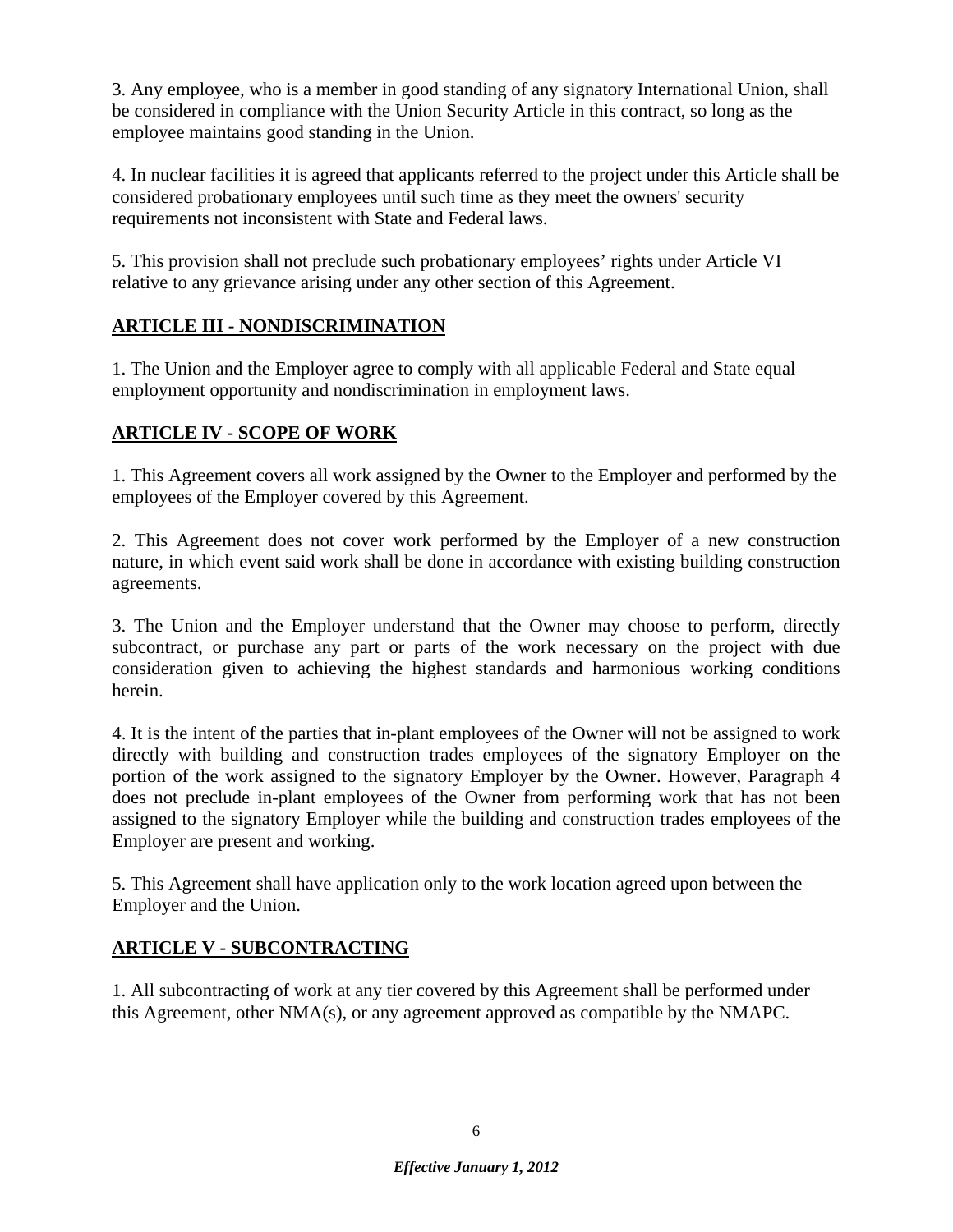2. By becoming signatory to this Agreement the Employer acknowledges and agrees that any Union signatory to an NMA may bring a grievance under Article VI to enforce this subcontracting provision, and that monetary damages for lost wages and fringe benefits may be awarded for failure to subcontract work to Employers signatory to this Agreement, other NMA(s), or any agreement approved as compatible by the NMAPC.

## **ARTICLE VI - GRIEVANCES**

1. Except for jurisdictional disputes and those involving general wage rates, all disputes and grievances arising out of work performed under this Agreement involving the meaning or interpretation of any provision in this Agreement, or involving the meaning or interpretation of any provision in any other agreement incorporated by reference in this Agreement shall be resolved in the following manner:

- **a.** All grievances shall be filed within ten (10) calendar days after the complained of event arose. Grievances shall be appealed to steps two (2) and three (3) within ten (10) calendar days after the meeting in the lower step. Settlement of grievances may be made at any step of the grievance procedure and shall be final and binding on the Union and Employer.
- **Step 1.** Between the Employer's Supervisor and the Local Union Steward at the job site.
- **Step 2.** Between the Business Representative and the Employer's Supervisor at the job site.
- **Step 3.** Between the International Union Representative and the Supervisor or Labor Relations Manager.
- **Step 4.** If the parties are unable to settle or resolve any grievance or controversy, the matter shall be submitted to the NMAPC for a decision to become effective immediately (parties should refer to NMAPC Grievance Procedures as amended June 17, 2011 at this step).
- **Step 5.** Failure of the NMAPC to reach a decision shall constitute a basis for a submittal of the question by the affected parties to the American Arbitration Association for a binding decision. In such instances, the affected parties to the dispute shall appoint an arbitrator to review the matter and render a binding decision. If the parties are unable to agree upon an arbitrator, the American Arbitration Association shall appoint one. The affected parties to the arbitration shall equally share in the costs, including printing and publication of any record of such arbitration.
	- **b.** The Arbitrator shall only have jurisdiction and authority to interpret, apply or determine compliance with the provisions of this Agreement. Any award of the Arbitrator shall be final and binding upon the Employer and the Union. The Arbitrator shall submit a copy of the award to the NMAPC after the award is rendered.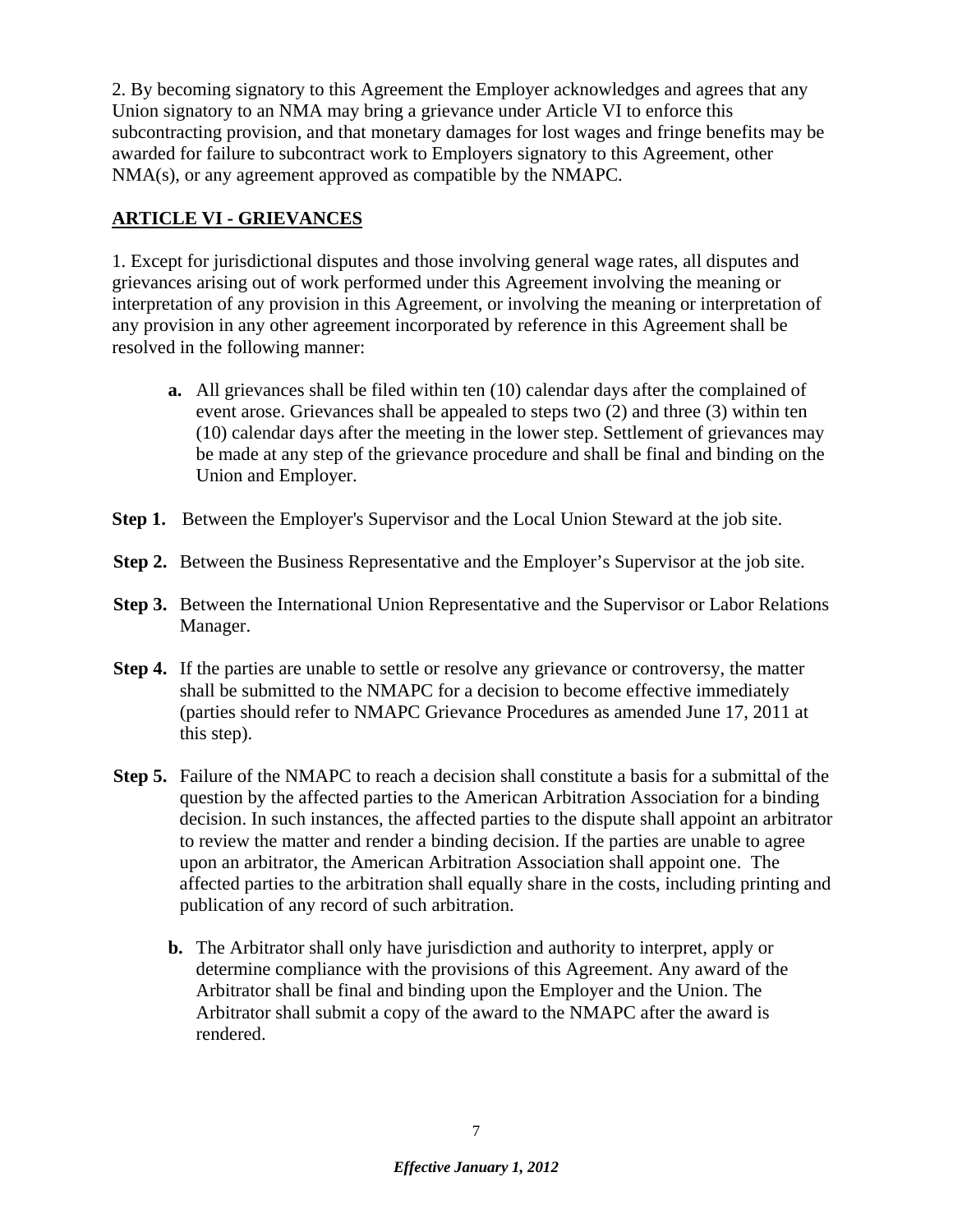## **ARTICLE VII - UNION REPRESENTATIVE**

1. A Steward shall be a qualified craftsperson appointed by the Business Agent and confirmed in writing to the Employer. The Steward shall be the last employee to be laid off, provided the Steward is qualified to perform the remaining work to be done at the job. The Steward shall not be terminated or laid off, except as the last employee, without prior notice to the Union.

2. Union representatives shall have reasonable access to jobs operated within the plant locations subject to Employer and Owner regulations.

#### **ARTICLE VIII - WAGES**

1. Wage rates shall be those as set forth in the current Labor Agreement of the affiliated Local Union where such work is to be performed and shall be paid to all employees under the terms of this Agreement. Unless otherwise modified by the NMAPC, wages shall be paid weekly by check or other legal tender.

2. When zone type wage structures are provided for in local agreements and are otherwise applicable in the area of the project, the project for the purposes of this Agreement will be considered as if it was within the area of the base zone rate.

## **ARTICLE IX - BENEFITS AND OTHER MONETARY FUNDS**

1. Welfare Funds, Pension Funds, Apprentice Training Funds and other monetary funds required by the Local Union or District Council Labor Agreement shall be paid in accordance with the Local Labor Agreement, except that no funds shall be paid that exceed the straight time and overtime provisions of this Agreement.

2. The Employer agrees to be bound by and will sign all legally constituted trusts which have been established between Local Unions of the Laborers' International Union of North America and recognized bargaining agencies of contractors in the area.

3. Industry Advancement or Promotion Funds required by the Local Labor Agreement may be paid at the discretion of the Employer. However, if approved by the NMAPC, these funds must be paid in accordance with the Local Labor Agreement.

4. Once an Employer is legally notified that it is delinquent in its contributions to the fringe benefit funds, apprenticeship fund, dues check off or any other contractually required contribution, and does not respond positively by forwarding said contributions to the appropriate place of receipt within three (3) business days, the provisions of Article XXII shall not apply and the Union may legally withhold services. However, it is understood that such action, consistent with Article XXII, does not allow said craft to establish any picket line.

5. An Employer who has been properly notified of delinquent benefit funds will not be allowed to submit any NMA site extension requests until all obligations are current.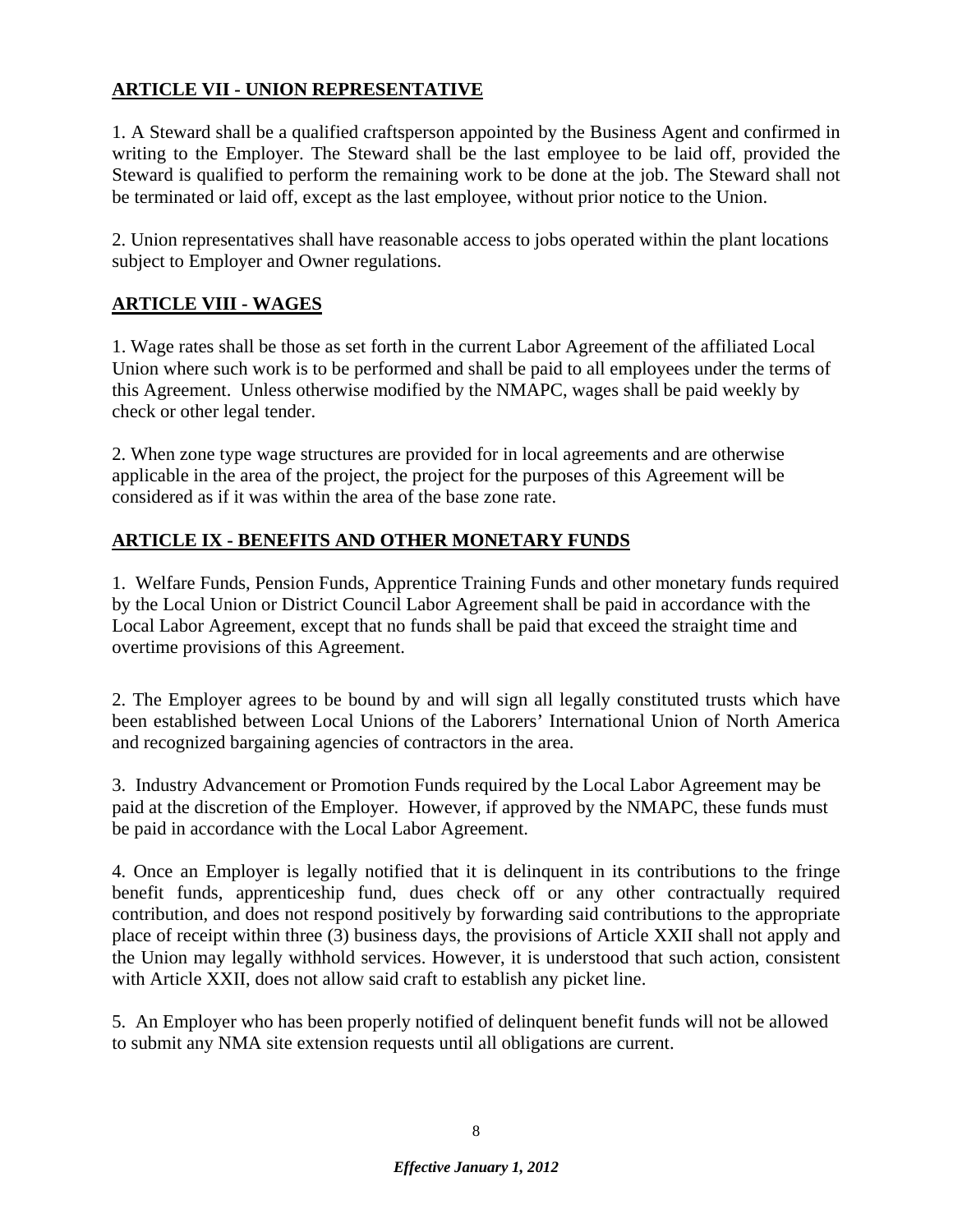6. At the Employer's option, each individual Employer may execute the National Participation Agreement, a copy of which is included as Addendum A of this Agreement. The Employer must file the National Participation Agreement with the Laborers-Employers Benefit Plan Collection Trust (LEBPCT) at  $905 \, 16^{th}$  Street, NW,  $2^{nd}$  Floor, Washington, DC 20006. By signing the National Participation Agreement, the Employer will not be required to sign any local Participation Agreement.

- a. The Employer shall make fringe benefit fund contributions at the appropriate rates, for each hour worked in covered employment. The Employer shall submit all such contributions to the Laborers-Employers Benefit Plan Collection Trust at such times and in such manner as required by said LEBPCT, but no less frequently than monthly. The LEBPCT shall distribute all contributions received as soon as practical after receipt to the local or national benefit funds.
- b. All fringe benefit fund contributions and authorized dues deductions shall be submitted to the Laborers-Employers Benefit Plan Collection Trust. Notwithstanding the terms of any local union negotiated agreement, an Employer signatory to this Agreement shall make the fringe benefit contributions for the Employer's key men, if any are permitted in accordance with the applicable Local Agreement, to the trust funds designated by the key men as their home trust funds, and shall not be obligated to contribute for the key men to any other trust funds, provided that the trust funds so designated agree to accept the contributions and credit the key men for those contributions in accordance with the trust funds' rules. The contributions shall be at the customary rates set by the home trust funds. The key men for whom contributions are made in accordance with this Section to their designated home trust funds shall look only to those trust funds for benefits.
- c. In the event that the Employer fails to pay any contributions owed under this Article within fifteen (15) days after they are due, the principal officer of the Employer shall be notified of this delinquency by the LEBPCT, the Union or by any benefit fund to which the contribution is owed. The delinquent contractor will be responsible for all costs incurred by the Union in the collection of said delinquent funds.
- d. In addition to any action that the Union may take hereunder, the LEBPCT and/or benefit funds to which the contributions are owed shall be entitle to bring proceedings in law or equity to collect the delinquent contributions plus interest, liquidated damages, and attorneys' fees authorized by law or by the Agreement and declaration of trust of the LEBPCT or the benefit funds to which the contributions are owed.
- e. All authorized dues deductions made by the Employer under this Agreement shall be submitted by the Employer to said Collection Trust, at such times and in such manner as required by the Collection Trust, which shall remit the dues to the appropriate Local Union, District Council or benefit fund as soon as practical after receipt.

## **ARTICLE X - COMPENSATION INSURANCE**

1. For all employees covered by this Agreement, the Employer shall provide Workers' Compensation Insurance, Social Security and other protective insurance as may be required by law, and also furnish satisfactory proof of such to the Union.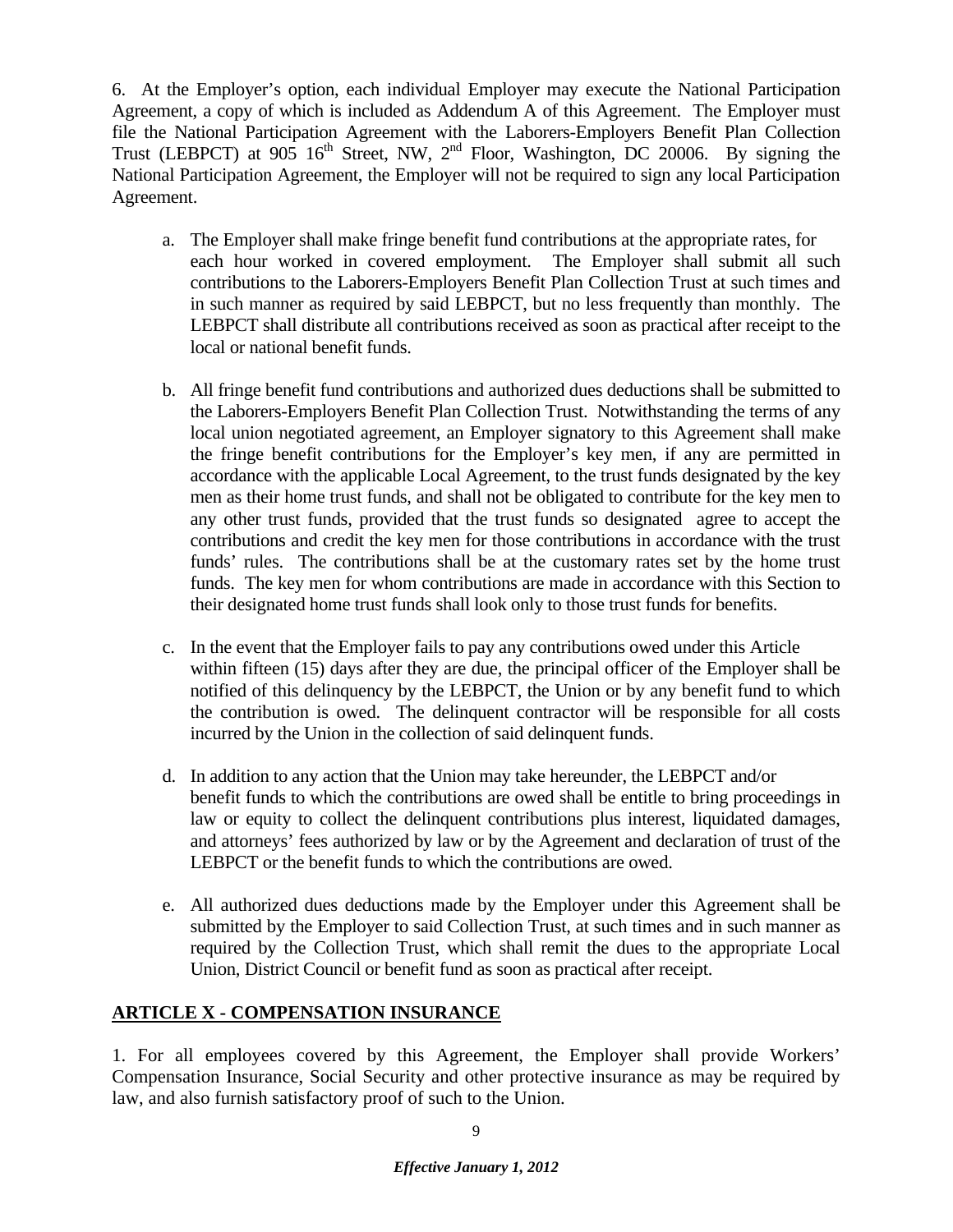2. In an effort to enhance the competitive position of the Employer and to provide greater work opportunities for members of the Union, the Employer and Local Unions are encouraged to negotiate and implement alternative dispute resolution procedures to resolve workers' compensation claims disputes when and where permissible and/or legal. Such alternative dispute resolution procedures when implemented will be final and binding on the parties and shall be made a part of the Agreement to the extent permitted by law.

#### **ARTICLE XI - HOLIDAYS**

1. For purposes of uniformity, the following Holidays shall be observed and, if worked, shall be paid at the rate applicable in the appropriate local agreement not to exceed double time:

> New Year's Day Presidents' Day (Federal)\* Memorial Day Independence Day Labor Day Thanksgiving Day Christmas Day

2. If any of these listed Holidays fall on Sunday, the following Monday shall be observed as the Holiday. If any of the listed Holidays falls on Saturday, the preceding Friday shall be observed as the Holiday.

3. Presidents' Day (Federal)\* may be considered a floating Holiday and may be celebrated on an alternate day. Should the Building Trades Council that encompasses the geographical jurisdiction of where work is being performed under this Agreement, desire to celebrate Presidents' Day on an alternate work day, authorization must be obtained in writing from the NMAPC office.

#### **ARTICLE XII - MINIMUM PAY / REPORTING TIME AND CALL-INS**

1. An employee who reports for work at the regular starting time and for whom no work is provided shall receive pay equivalent to two (2) hours at the applicable hourly rate, provided the employee at the Employer's discretion remains available for work. Any employee who reports for work and for whom work is provided shall be paid for actual time worked but not less than two (2) hours. If the Employer considers it necessary to shut down work to avoid endangering the life or the safety of its employees the Employer will not be in violation of this Agreement. In such cases, employees will be compensated only for the actual time worked. In the case of a situation described above where the Employer requests employees to remain available for work, the employees will be compensated for such time. If a project is shutdown because of weather, employees who reported to work shall be paid actual time worked but not less than two (2) hours. Procedures for prior notification of work cancellation shall be determined at the pre-job conference. The provisions of this Section are not applicable where the employee voluntarily quits, or is laid off, or is out by reason of a strike.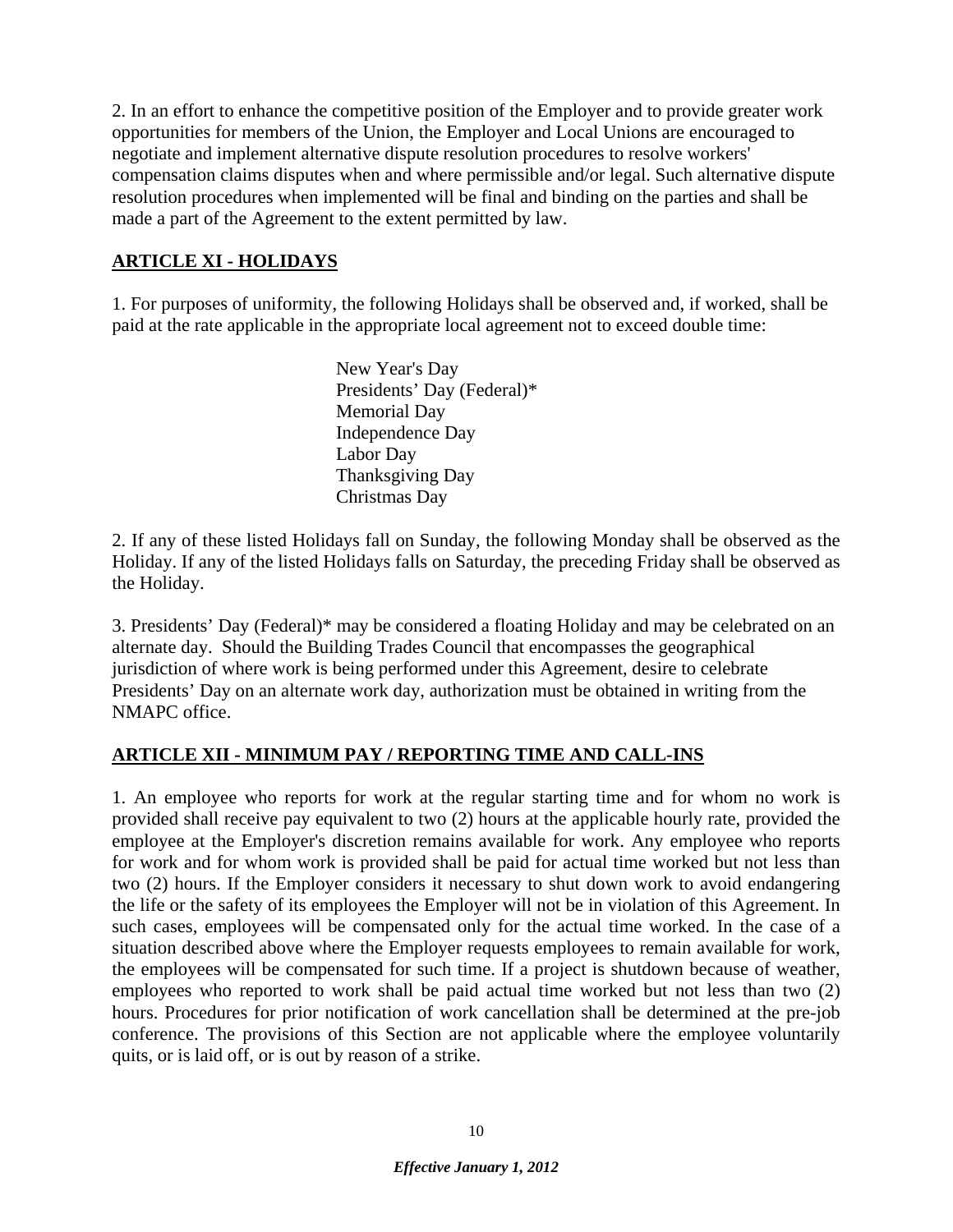2. A call-in, which is defined as the notification to an employee to report for work by whatever means for work outside of his/her regular shift or on his/her regularly scheduled day(s) off or Holiday, shall be paid in accordance with one of the following methods:

- a. A call-in prior to and continuous with an employee's normally scheduled shift shall be paid for on the basis of hours actually worked prior to the scheduled shift, at the applicable overtime rate;
- b. When an employee is called in to work at or after the established starting time on Saturday, Sunday, scheduled day off or Holiday, the employee shall be paid not less than four (4) hours at the applicable overtime rate for that day, except when his/her call-in is prior to and continuous with the normal work hours.
- c. Any call-in not continuous with the employee's regular work shift, will be paid a minimum of four (4) hours at the applicable overtime rate.

## **ARTICLE XIII - SUPERVISION**

1. The designation, appointment and determination of the number of foremen and/or general foremen is the sole responsibility of the Employer. There is a requirement for initial supervision. However, the Employer shall not be unreasonably burdened with additional demands for supervision.

2. When established for a craft, one (1) top hourly craft supervisor (foreman and/or general foreman) shall be guaranteed forty (40) straight time hours per week. The forty (40) straight time hour guarantee applies to straight time hours, and the accumulation of overtime hours may not be considered for the purpose of applying those overtime hours to the "guaranteed forty (40) hours" provision. The forty (40) straight time hour guarantee provision shall apply on a per Employer, per craft, per shift basis. It is understood that the individuals receiving such guarantee may, at the discretion of the Employer, be required to remain on the job.

3. Such guarantee shall not apply when the first or commencing week of a job is less than forty (40) hours, or when the top hourly craft supervisor is terminated due to reduction-in-force or job completion.

#### **ARTICLE XIV - TRAVEL AND SUBSISTENCE**

1. No subsistence, travel allowance, mileage or pay for travel time is required to be paid to any employee covered by the terms of this Agreement.

## **ARTICLE XV - WORK HOURS PER DAY**

1. Eight (8) hours per day shall constitute a day's work and forty (40) hours per week, Monday to Friday, inclusive, shall constitute a week's work. The regular starting time shall be eight (8:00) A.M., and the regular quitting time shall be four thirty (4:30) P.M.; lunch time shall be twelve (12:00) noon to twelve thirty (12:30) P.M.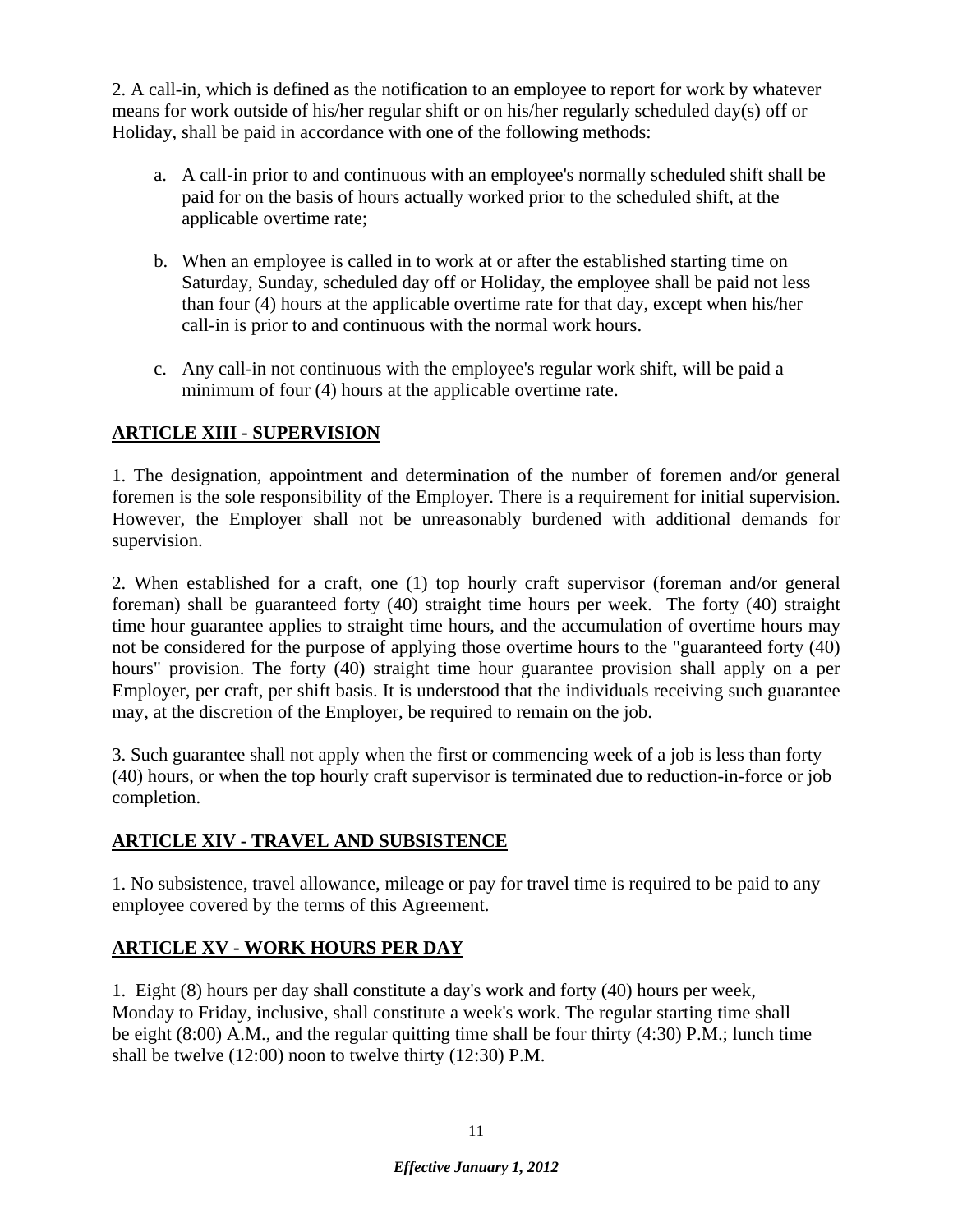2. When shifts are required, the first  $(1<sup>st</sup>)$  shift shall work eight (8) hours at the regular straighttime rate. The second  $(2^{nd})$  shift shall work eight (8) hours at the regular straight-time rate, plus a \$2.00 per hour shift additive. The third shift shall work eight (8) hours at the regular straighttime rate, plus a \$2.25 per hour shift additive. A thirty (30) minute lunch period shall be mutually agreed upon by the Job Superintendent and the Union Representative and shall not be considered as time worked.

3. All time worked before and after the established work day of eight (8) hours, Monday through Friday, shall be paid at the appropriate overtime rate. All work commencing with the beginning of the established work day on Saturday shall be paid at the rate of time and one-half (1 ½). All work commencing with the beginning of the established work day on Sundays and/or Holidays shall be paid at the rate applicable in the appropriate local agreement, not to exceed double-time.

4. By mutual consent of the Employer and the Union, the starting and quitting times of any shift, including day work, may be changed for all or any portion of a particular job. For the purpose of this Article, the standard work day of eight (8) hours for the job or portion thereof to which any such change of starting time applies shall begin with such agreed starting time.

5. Employees shall be at their posts prepared to start work at the regular starting time.

6. Local labor agreement provisions regarding minimum number of days to establish shifts or shift starts are waived for work performed under this Agreement.

7a. The Employer may establish a four (4) day, ten (10) hour shift exclusive of the thirty (30) minute unpaid lunch period at the straight time rate. The starting time shall be between 7:00 A.M. and 8:00 A.M. Forty (40) hours per week shall constitute a week's work Monday through Thursday. In the event a job is down due to weather conditions, Holiday or other conditions beyond the control of the Employer, then Friday may, at the option of the Employer, be worked as a makeup day at the straight time rate. If Friday is scheduled as a makeup day a minimum of eight (8) hours will be scheduled and worked, weather permitting. Straight time is not to exceed ten (10) hours a day or forty (40) hours per week. Starting time will be designated by the Employer; the Union will be advised of the starting time.

7b. The Employer may establish two (2) - four (4) day, ten (10) hour shifts at the straight time rate Monday through Thursday. These shifts are exclusive of the thirty (30) minute unpaid lunch period. The day shift shall work four (4) days at ten (10) hours per day at the regular straighttime rate. The second shift shall work four (4) days at ten (10) hours per day at the regular straight-time rate, plus a \$2.00 per hour shift additive. In the event the job is down due to weather conditions, or a Holiday or other conditions beyond the control of the Employer, then Friday may, at the option of the Employer, be worked as a makeup day at the straight time rate. Straight time is not to exceed ten (10) hours a day or forty (40) hours per week.

7c. Employees who inform their Employer on Thursday that they do not wish to work Friday as a make-up day will not be penalized.

7d. An employee who is referred for employment and is scheduled for less than forty (40) hours of work (from the date of hire to date of termination), shall receive overtime pay for all hours worked in excess of eight (8) hours per day.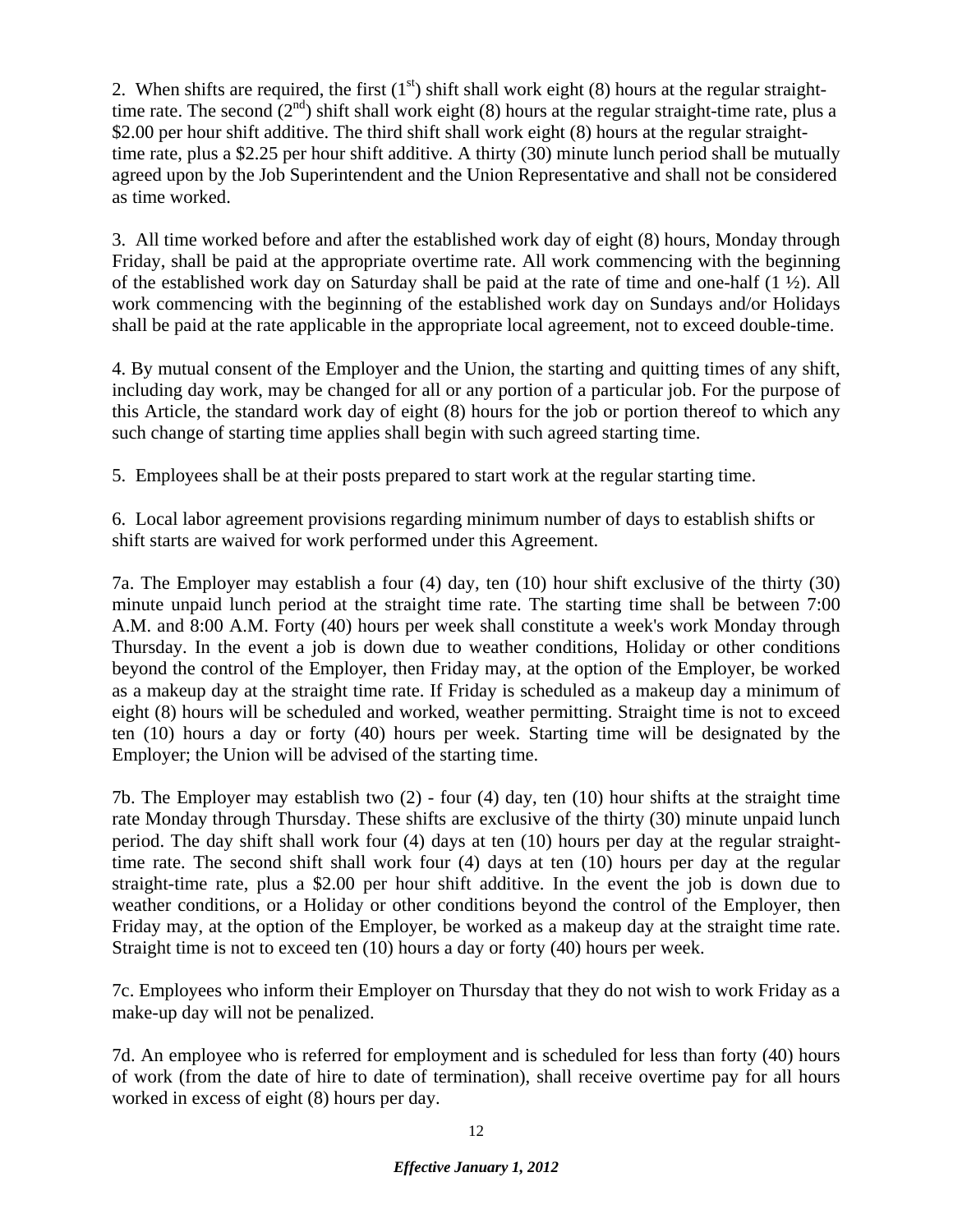8. Since it is recognized that the standard work week may not be appropriate or cost effective for some projects, other arrangements for hours of work can be considered. The Employer may establish flexible work schedules such as a staggered work week and the like, by submitting its request to the NMAPC for approval as stipulated in Article XXVIII. Prior to reaching a decision, the NMAPC shall take into consideration the project schedule, the manpower requirements, the geographic location of the project, the Owner's work schedule and other appropriate factors. Such approval will be incorporated as an addendum to this Agreement for that specific site.

## **ARTICLE XVI – TRANSPORTATION**

1. At plant locations where private transportation is not permitted, the Employer shall furnish transportation that provides shelter from inclement weather from the gate to the job site and back to the gate when said distance is one-half  $(\frac{1}{2})$  mile or more one way. When transportation is required, the Employer shall transport the employees, no later than 10 minutes after the end of the shift, to the point where such employees were picked up. When employees are transported to the pickup point later than 10 minutes after the shift, then overtime pay shall apply as provided under Article XV.

## **ARTICLE XVII - SAFETY**

1. The employees covered by the terms of this Agreement shall at all times while in the employ of the Employer be bound by the safety rules and regulations as established by the Owner, the Employer, this Agreement, or applicable Safety Laws.

2. The parties to this Agreement do hereby recognize the need to provide a drug-free and alcohol-free workplace. The parties to the Agreement agree to comply with any mandated substance abuse program. In order to produce as safe a workplace as possible, it is understood and agreed that the Employer and the employees shall abide by the rules and provisions of the implemented substance abuse program, which may include the following types of testing: pre-employment, reasonable suspicion, post-incident, and random where allowed by law. Any discriminatory practice under this Article shall be subject to the NMAPC Grievance Procedure. All substance abuse programs shall be submitted to the NMAPC for distribution prior to implementation.

## **ARTICLE XVIII -APPRENTICES**

1. The Union acknowledges that different apprentice ratios than those established may be needed to cover plant maintenance. Therefore, the Employer and the Union agree that existing ratios will be utilized but that higher ratios may be negotiated when warranted by conditions. Further, an Employer may employ pre-apprentice classifications for work customarily performed by the craft, provided pre-apprentice classifications are recognized in the Local Labor Agreement.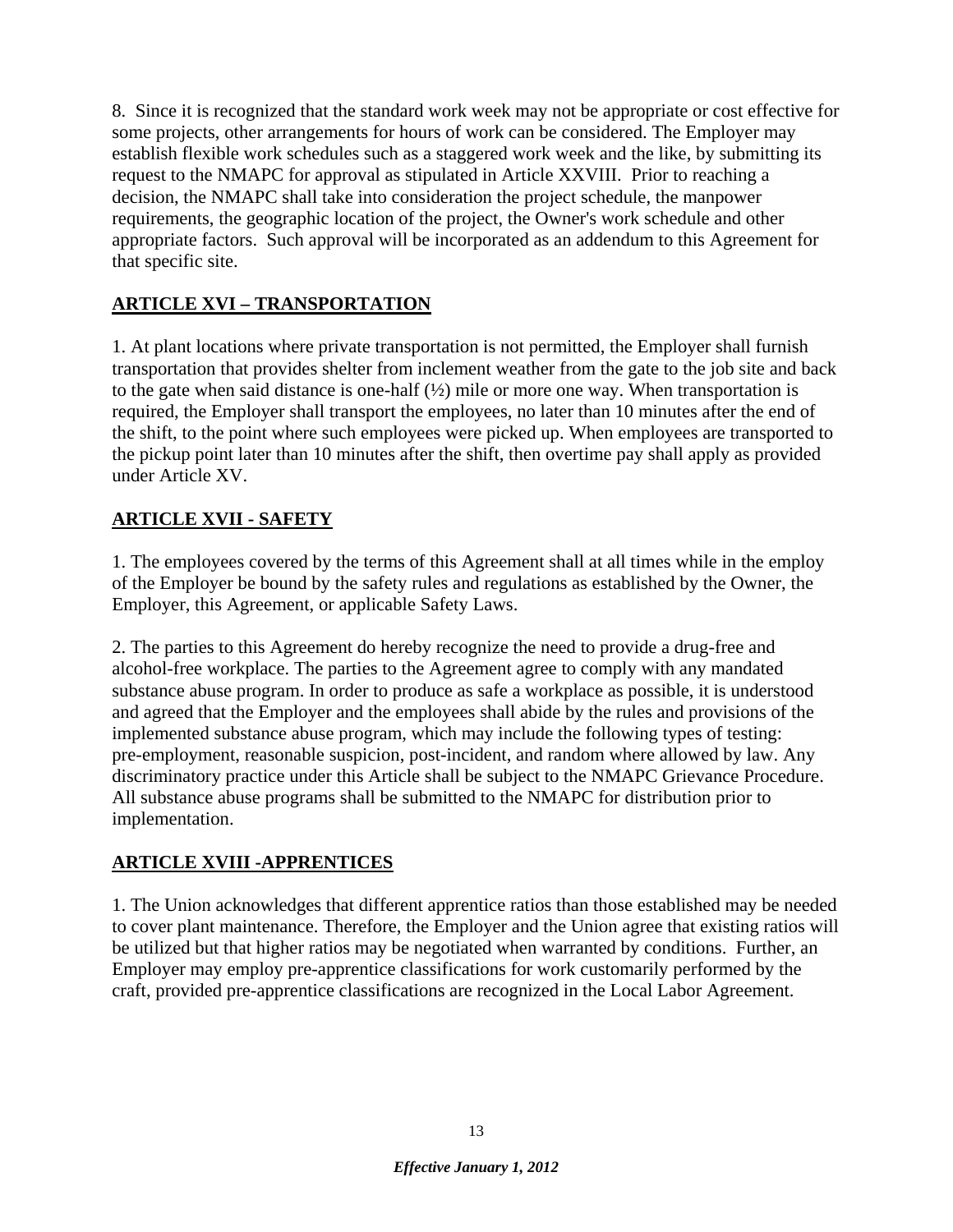## **ARTICLE XIX - HIRING AND TRANSFER OF CRAFT WORKERS**

1. The Employer agrees to hire Craft Workers in the area where work is being performed or is to be performed in accordance with the hiring procedure existing in the area; however, in the event the Local Union is unable to fill the request of the Employer for employees within a forty-eight (48) hour period after such request for employees (Saturdays, Sundays and Holidays excepted), the Employer may employ workers from any source. The Employer shall have the right to move qualified employees from one job assignment to another within the plant location where they are working.

*2.* The Employer shall determine the competency of all employees. The Employer shall determine the number of employees required on the project and shall select any employee or employees working under the terms of this Agreement to be laid off regardless of membership or non-membership in the Union.

#### **ARTICLE XX - GENERAL SAVINGS CLAUSE**

1. Any provisions in this Agreement which are in contravention of any Federal, State, Local or County regulations or laws affecting all or part of the limits covered by this Agreement shall be suspended in operation within the limits to which such laws or regulations are in effect. Such suspension shall not affect the operation of any such provisions covered by this Agreement to which the law or regulation is not applicable, nor shall it affect the operations of the remainder of the provisions of the Agreement within the limits to which such law or regulation is applicable.

#### **ARTICLE XXI - CREW SIZE**

1. The crew size shall be any number of craftspersons and supervision required to safely perform the work and shall be increased or decreased at the discretion of the Employer.

## **ARTICLE XXII - LOCKOUT AND WORK STOPPAGE**

1. During the term of this Agreement, there shall be no lockouts by the Employer and no strikes, picketing, work stoppages, slow downs or other disruptive activity for any reason by the Union or by any employee. Failure of the Union, its Local Union or employee to cross any picket line at the Employer's project site is a violation of this Article.

2. In the event that a local or area collective bargaining agreement expires and a subsequent work stoppage ensues, the Employer and its employees will continue to work since the intent of this provision is to allow maintenance work to continue as a benefit to the client. The wages and fringe benefits in the expired local collective bargaining agreement or as approved by the NMAPC will remain in effect for all work covered under the terms of this Agreement until wages and fringe benefits are agreed upon and become effective for the recognized bargaining agency of the local contractors and the affected Union.

3. Sections 1 and 2 of this Article shall not apply if the Employer signatory to this Agreement is a member of the current local negotiating committee or if said signatory Employer actively participates in local negotiations. In such cases, when a local collective bargaining agreement expires, the affected Union may withhold services from said Employer, but shall not interrupt the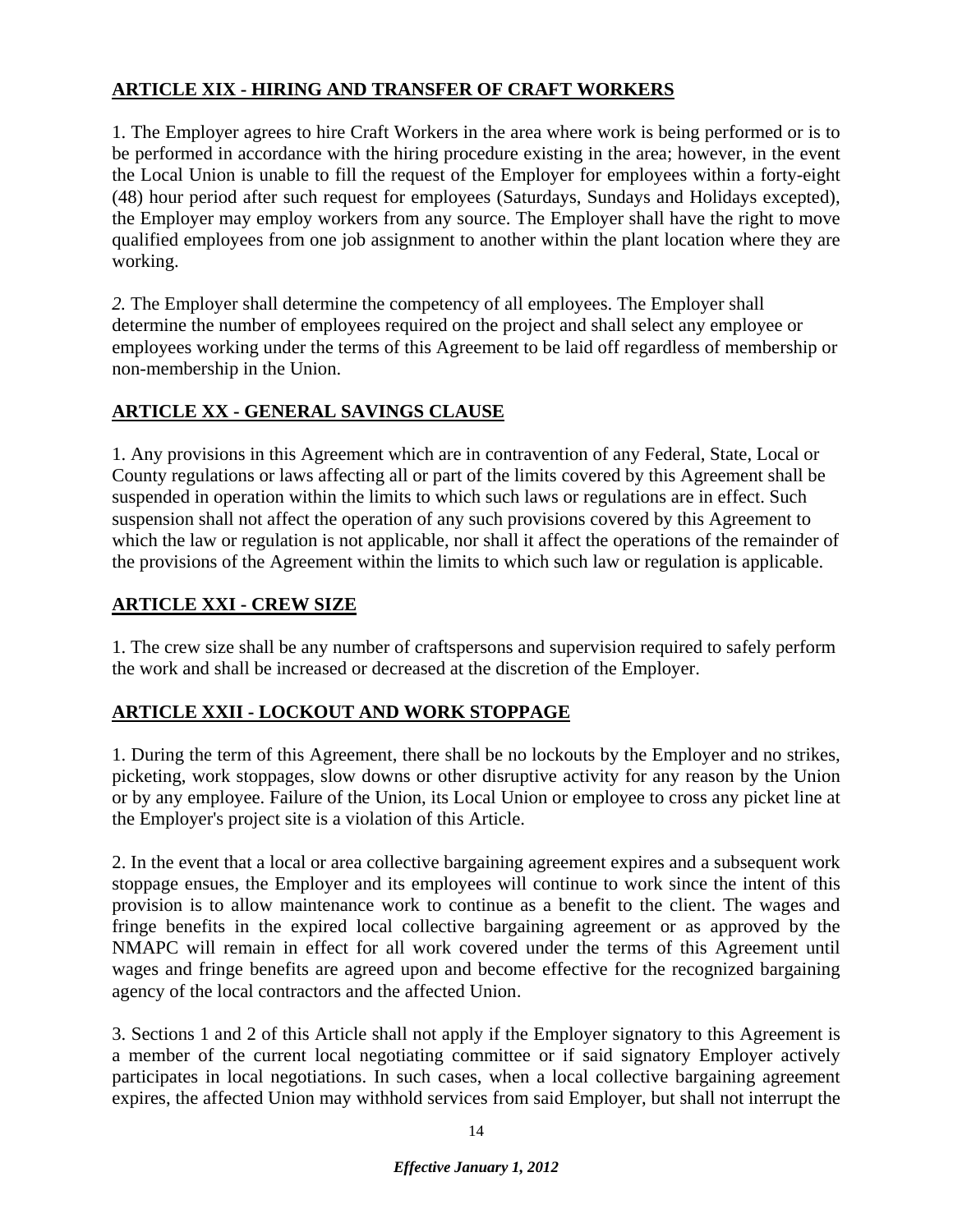work of other crafts. Moreover, said Employer shall have the right to request in writing to the appropriate International Union that Section 3 of this Article be waived in order to allow the Employer to participate in local negotiations. The International Union has the sole discretion to grant such waiver and will communicate its decision in writing both to the Employer and affected Owner(s).

4. The International Union and its applicable Local Union shall not sanction, aid or abet, encourage or continue any work stoppage, strike, picketing or other disruptive activity which violates this Article and shall undertake all reasonable means to prevent or to terminate any such activity. No employee shall engage in activity which violates this Article. Any employee who participates in or encourages any activity which violates this Article shall be subject to disciplinary action, including discharge, and if justifiably discharged for the above reasons, shall not be eligible for rehire on the same project for a period of not less than ninety (90) days. Further, if the Union(s) are unable to provide qualified replacements for those employees who are in violation of this Article by the beginning of the next shift, the Employer is free to hire from any source.

5. Neither the International Union nor its Local Union shall be liable for acts of employees for which it has no responsibility. The International Union will immediately instruct, order and use its best efforts to cause its Local Union to cease any violation of this Article. If it complies with this obligation, the International Union shall not be liable for unauthorized acts of its Local Union. The principal officers of the Local Union will immediately instruct, order and use their best efforts to cause the employees of the Local Union they represent to cease any violation of this Article. If it complies with this obligation, the Local Union shall not be responsible for unauthorized acts of employees it represents.

6. In the event of any work stoppage, strike, picketing or other disruptive activity in violation of this Article, the Employer, at its discretion and without penalty, may suspend all or any portion of the project work affected by such activity.

7. Any signatory International Union or affiliated Local Union which initiates, participates in, or supports a work stoppage, strike, picketing or other disruptive activity in violation of this Article agrees to pay liquidated damages as a remedy for said violation, in accordance with Section 8h. of this Article.

8. After all parties and the NMAPC have been notified of an alleged violation, a party or the NMAPC may institute the following procedure, in lieu of, or in addition to, any other action at law or equity.

8a. To invoke the procedure, a party or the NMAPC shall notify the permanent Arbitrator under this procedure through the NMAPC Impartial Secretary/CEO. Notice to the Arbitrator, through the NMAPC Impartial Secretary/CEO, shall be by mail, FAX, and/or e-mail with copies of the notice to be sent to the other parties.

8b. Upon receipt of said notice the Arbitrator shall schedule and hold a hearing within twentyfour (24) hours, provided the invoking party contends that the violation still exists.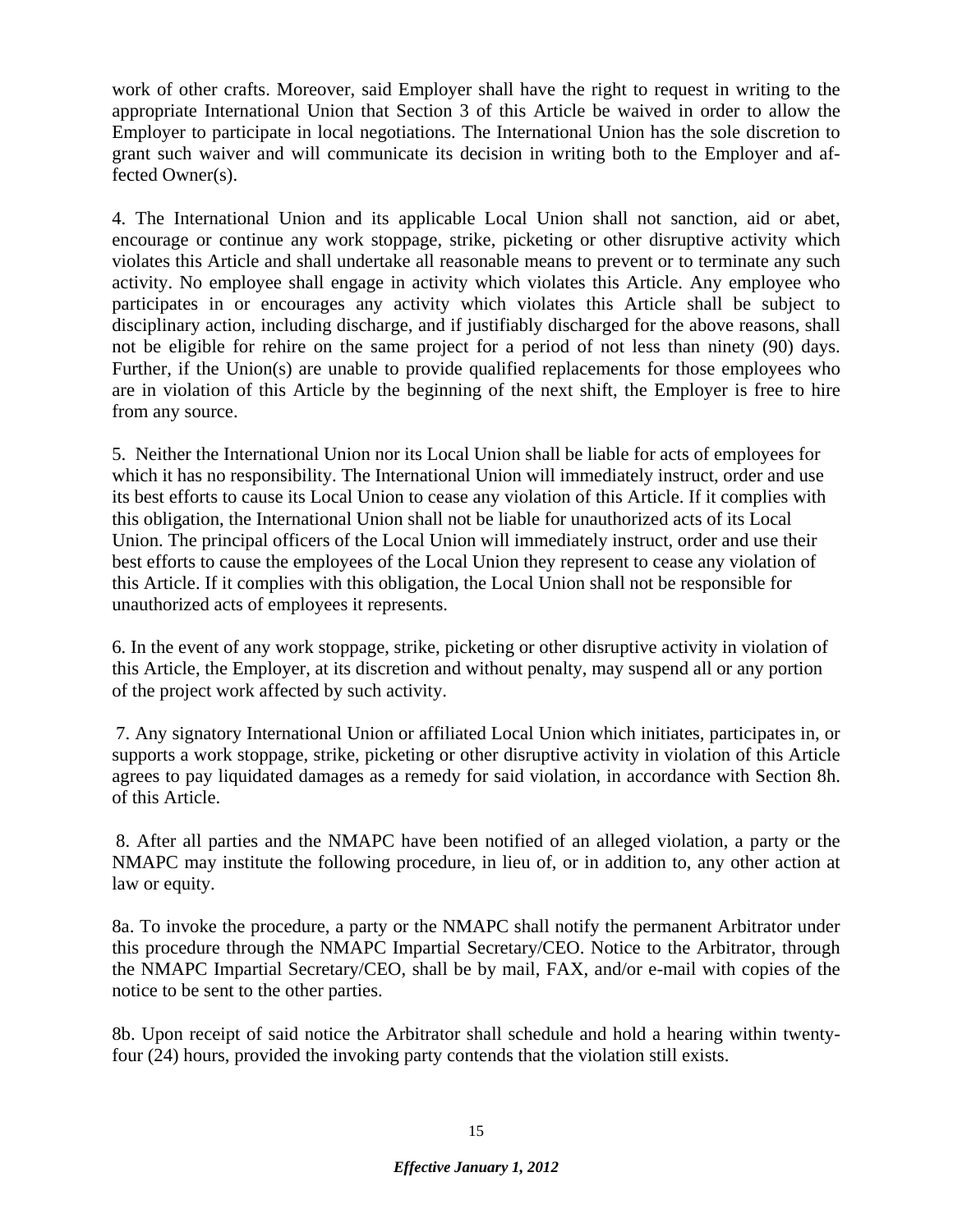8c. The Arbitrator shall notify the parties by mail, FAX, and/or e-mail of the hearing's location. The hearing shall be completed in one session. A failure of any party to attend the hearing shall not delay the admittance of evidence or issuance of an award by the Arbitrator.

8d. The sole issue at the hearing shall be whether or not a violation of this Article has in fact occurred. The Arbitrator's award shall be issued in writing within three (3) hours after the close of the hearing, and may be issued without an opinion. If any party desires an opinion, one shall be issued within fifteen (15) days, but its issuance shall not delay compliance with, or enforcement of, the award. The Arbitrator may order cessation of the violation of this Article, and such award shall be served on all parties by hand delivery, mail, FAX, and/or e-mail.

8e. The Arbitrator's award may be enforced in the following manner by any court of competent jurisdiction upon the filing of this Agreement and all other relevant documents referred to hereinabove. Mailed, FAXED, and/or e-mailed notice of the filing of such enforcement proceedings shall be given to all parties. In a proceeding to obtain a temporary order enforcing the award, all parties agree to waive the right to a hearing and agree that such proceedings may be exparte. Such agreement, however, does not waive any party's right to participate in a hearing for a final order of enforcement. The court's order enforcing the award shall be served on all parties by hand, by delivery to their last known addresses or by registered mail.

8f. Any rights created by statute or law governing arbitration proceedings that are inconsistent with the above procedure or that interfere with compliance herewith are waived.

8g. The fees and expenses of the Arbitrator shall be paid by the party or parties found in violation of this Article. In the event no violation of this Article is found, such fees and expenses shall be paid by the invoking party.

8h. If the Arbitrator determines in accordance with Section 8d. above that the International Union and/or its local union has violated this Article, the International Union and/or its local union shall direct all of the employees they represent at the project to immediately return to work within eight (8) hours of receipt of the award. If the employees do not return to work by the beginning of the next regularly scheduled shift following receipt of the Arbitrator's award, and the International Union and/or its Local Union have not complied with Section 5 above, the Union and/or the Local Union shall pay the sum of ten thousand dollars (\$10,000.00) as liquidated damages to the affected owner, and shall pay an additional ten thousand dollars (\$10,000.00) per shift for each shift thereafter on which the employees have not returned to work. The Arbitrator shall retain jurisdiction to determine compliance with this section and Section 5.

8i. If the Arbitrator determines in accordance with Section 8d. above that the Employer has engaged in an illegal lockout in violation of this Article, the Employer shall notify the International Union that the illegal lockout has ended within eight (8) hours of receipt of the award. If the illegal lockout is not ended by the beginning of the next regularly scheduled shift following receipt of the Arbitrator's award, then the Employer shall pay the sum of ten thousand dollars (\$10,000.00) as liquidated damages to the International Union, and shall pay an additional ten thousand dollars (\$10,000.00) per shift for each shift thereafter on which the Employer continues to illegally lockout its employees covered by this Agreement. The Arbitrator shall retain jurisdiction to determine compliance with this section.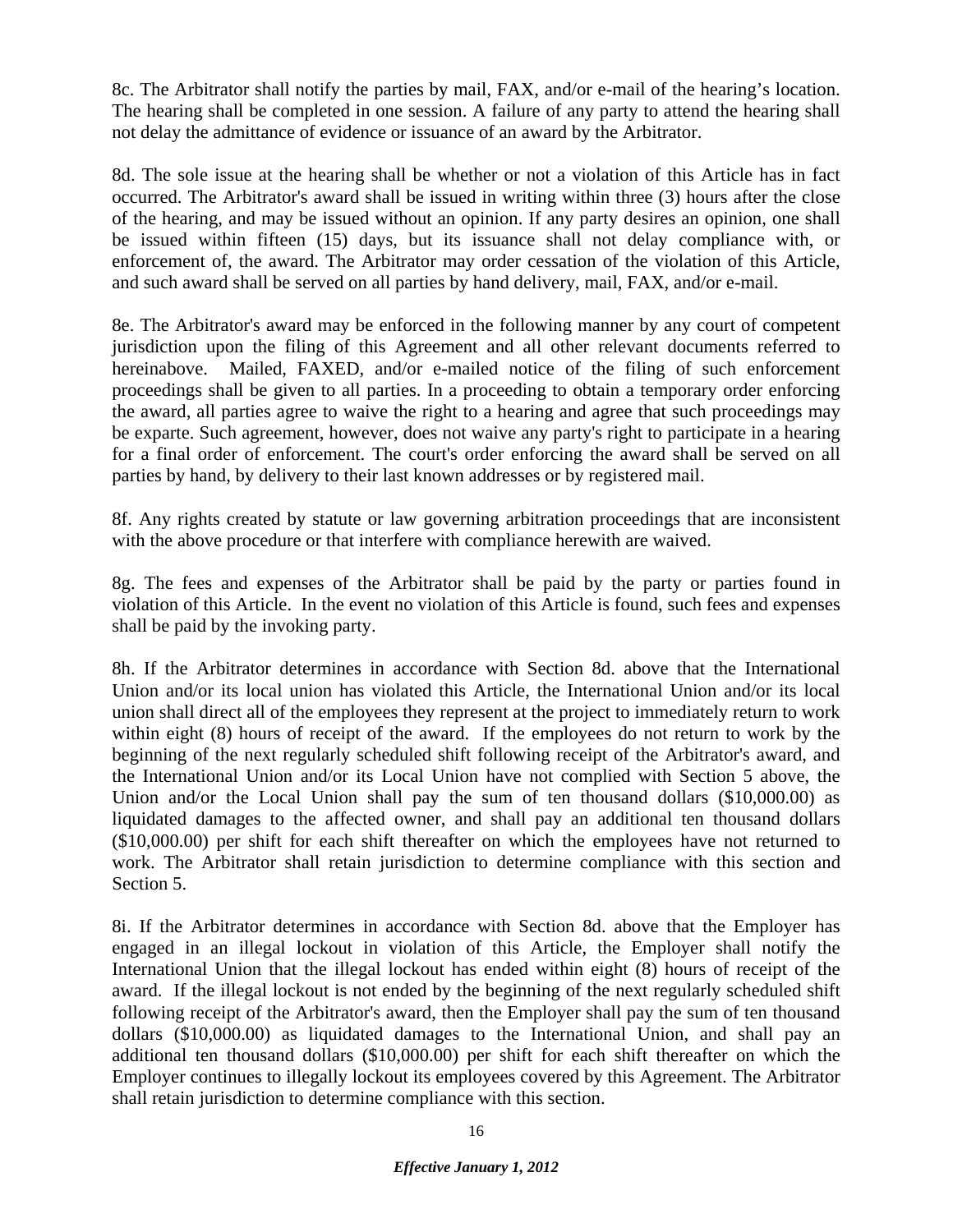9. The procedures contained in Section 8 through 8i shall be applicable to alleged violations of this Article. Disputes alleging violation of any other provision of the Agreement, including any underlying dispute alleged to be in justification, explanation or mitigation of any violation of this Article, shall be resolved under the grievance adjudication procedures of Article VI.

## **ARTICLE XXIII - MANAGEMENT CLAUSE**

1. In the exercise of its functions of management, the Employer shall have the right to plan, direct and control the operation of all its work; hire employees and supervision; direct the working forces; assign employees and supervision to their jobs; refuse any applicant; discharge, suspend or discipline for proper cause; transfer, promote or demote employees and supervision; lay off employees and supervision because of lack of work or for other legitimate reasons; require employees and supervision to observe the Employer's rules and regulations not inconsistent with this Agreement; regulate the use of all equipment and other property of the Employer; decide the amount of equipment to be used; the number of employees needed; and contract work anywhere and decide the methods of work and the source from which material and equipment is obtained. The Employer shall not use these rights for the purpose of discrimination against any employee. These provisions do not prohibit the Union's right to the peaceful exercise of Article VI above if in its judgment the spirit and intent of this Agreement has been violated.

## **ARTICLE XXIV - PARTNERING**

1. As manifested in the Mission Statement, the NMAPC Program is based on its continual commitment to improve the partnering and communication between Owners, union Contractors, and building trades Craft Workers. To further the goal of better dialogue and expedited problem solving, the NMAPC Program encourages the development of local tripartite committees for a specific project or area, that are empowered to establish lines of communication, seek solutions to unique job site needs, and suggest methods and ways to continuously improve safety, productivity, and quality.

2. The initial establishment of a local committee may be implemented through the NMAPC office. The NMAPC office will provide the framework and oversight for effective partnering to enhance safety, productivity and quality.

## **ARTICLE XXV - WELDING CERTIFICATION**

1. The Union and the Employer agree to arrange the pretesting of welders at a mutually agreeable time and place. Such testing will be done without compensation, except that welders passing a certification test will be compensated for actual time required to take such test, not to exceed four (4) hours pay upon the employee's first employment with that Contractor. However, in order to receive said compensation, the employee must remain at work on the job at least five (5) working days, or in the case of jobs of less than five (5) working days, for the duration thereof.

2. In instances where a participating International Union is party to a program to provide welder certification and/or maintenance of welder certification records with objectives equal to this Article, then such program will be applicable under this Agreement.

#### *Effective January 1, 2012*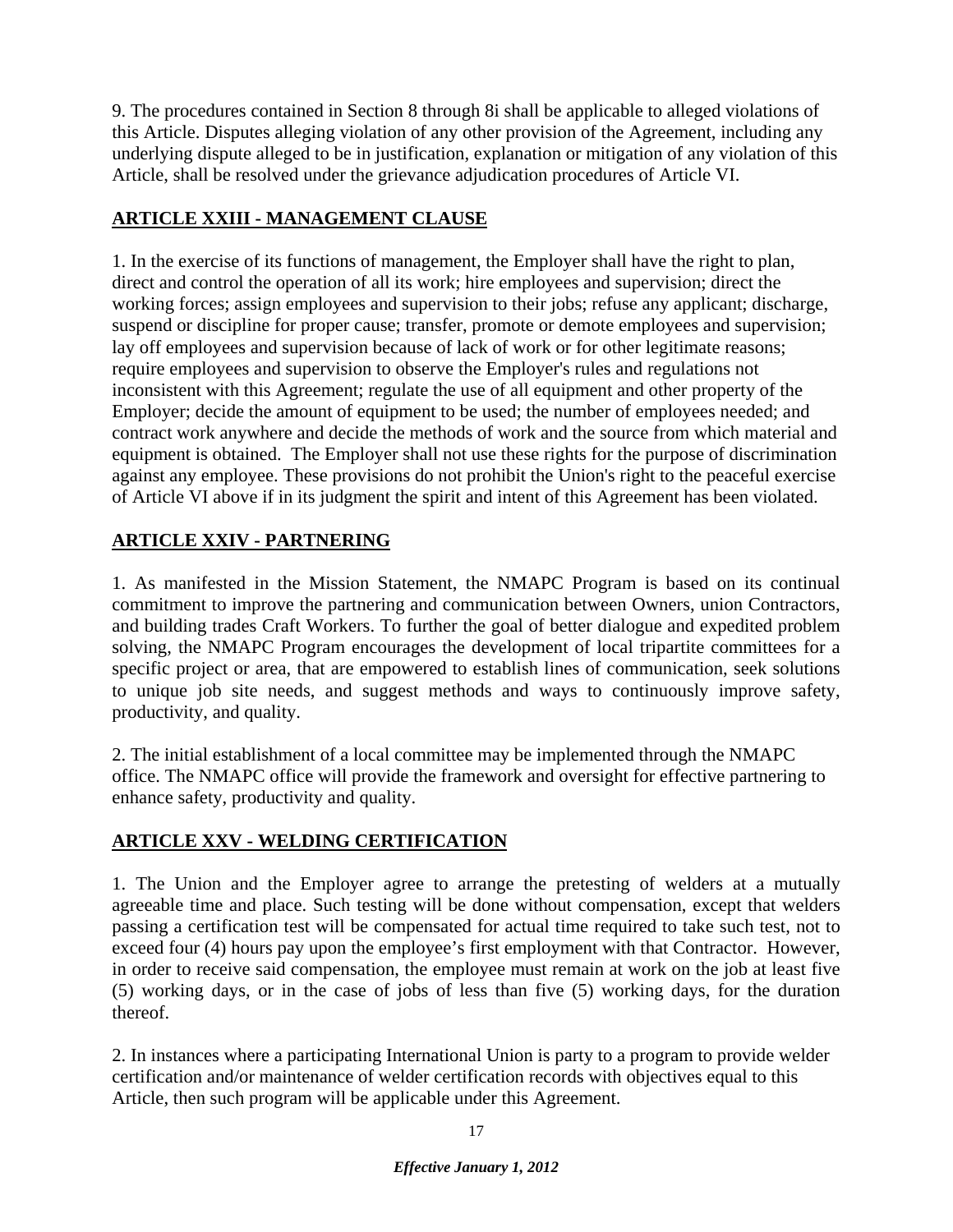## **ARTICLE XXVI - REPORTING REQUIREMENTS -ADMINISTRATIVE FEES**

1*.* All Employers signatory to this Agreement shall report all work hours performed under this Agreement on a quarterly basis or at such times as deemed necessary by the NMAPC. The report shall include the sum total of work hours performed by each craft at each location for each quarterly reporting period. Each location shall be reported separately on the NMAPC website at www.nmapc.org. Hard copies of the forms will be furnished by the NMAPC only upon request.

2. The Employer shall remit an annual administrative fee in such an amount deemed necessary by the NMAPC to defray the costs of administering and operating the NMAPC Program. Administrative fees shall be payable in accordance with the terms stipulated on the NMAPC Administrative Fee Invoice. Administrative fees may be remitted via the NMAPC website at www.nmapc.org.

3. As a party to this Agreement and participant in the NMAPC Program, the Employer acknowledges its obligation to remit the annual administrative fee to the NMAPC Administrative Fees that remain outstanding will continue to accrue a late fee on each late notice. In the event the Employer fails to remit such fees after demand for timely payment, the Employer consents to the jurisdiction of the courts of the Commonwealth of Virginia in any action brought by the NMAPC to collect the fee. The Employer further agrees that it will be liable and responsible for any costs of collection, including reasonable attorney fees and court costs, incurred in such action by the NMAPC.

#### **ARTICLE XXVII -ADMINISTRATIVE PROCEDURE**

1. Extensions of this Agreement shall be on a location by location basis and shall be sought for each location. Employers awarding work to a subcontractor must ensure that the subcontractor has applied for the NMA(s) and is in possession of them with permission to use them at the time of award, through the inspection of a valid site extension approval(s). Pre-job conferences shall be required for all work performed under this Agreement as stipulated in Article I.

2. The Employer must file site extension requests via the NMAPC website at www.nmapc.org for the location(s) where the work will be performed. The Employer must be current in the remittance of all administrative fees and fringe benefit contributions in order to obtain or utilize a valid site extension.

3. This Agreement is between the Employer and the International Union only and is binding upon its affiliated local unions and district councils. The International Union is responsible for acting on all site extension requests in a timely manner. The NMAPC is the only intermediary or administrative body for this Agreement and the policy decisions contained in the NMAPC Book of Decisions, which are part of this Agreement. Revisions to this Agreement shall be made only by majority vote of the NMAPC.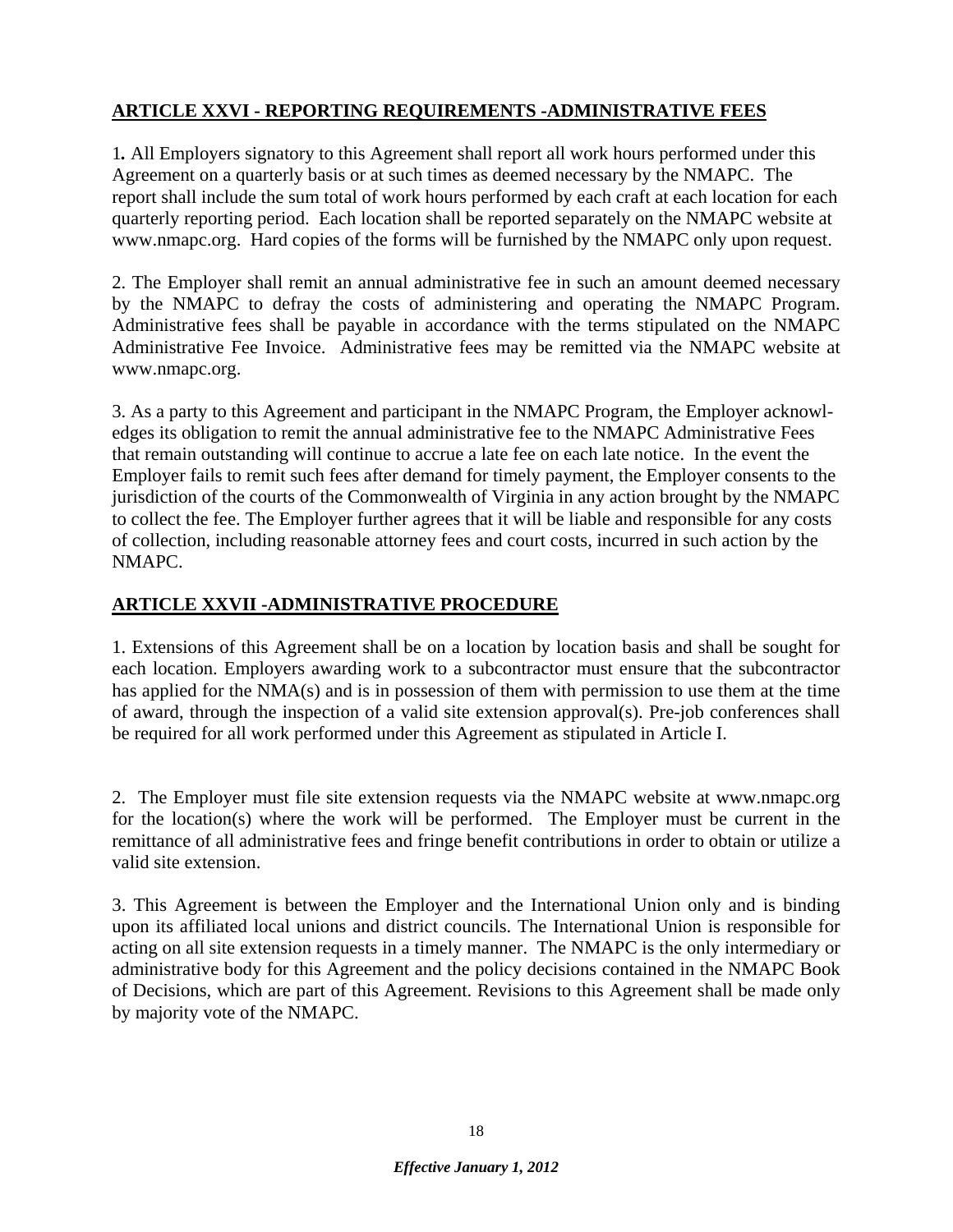4. This Agreement is a stand alone agreement and none of the provisions in any local, regional, area or national collective bargaining agreement shall apply, unless specifically incorporated in this Agreement. Furthermore, this Agreement is the exclusive collective bargaining agreement for any work to which it is extended, and for such work it supersedes and overrides the terms and conditions of any and all other national, area, or local collective bargaining agreements to which the parties hereto, or either of them may be signatory.

#### **ARTICLE XXVIII - ADDENDA TO NATIONAL MAINTENANCE AGREEMENT**

1. Addenda to this Agreement which are required to place the Employer in a more competitive position or address the Owner's requirements may be established by majority agreement of the signatory International Unions comprising the NMAPC. Such addenda shall be reduced to writing and shall be attached hereto and made part of this Agreement for that project.

2. The Employer or Owner shall submit its request in writing to the NMAPC outlining the various site requirements that necessitate such approval.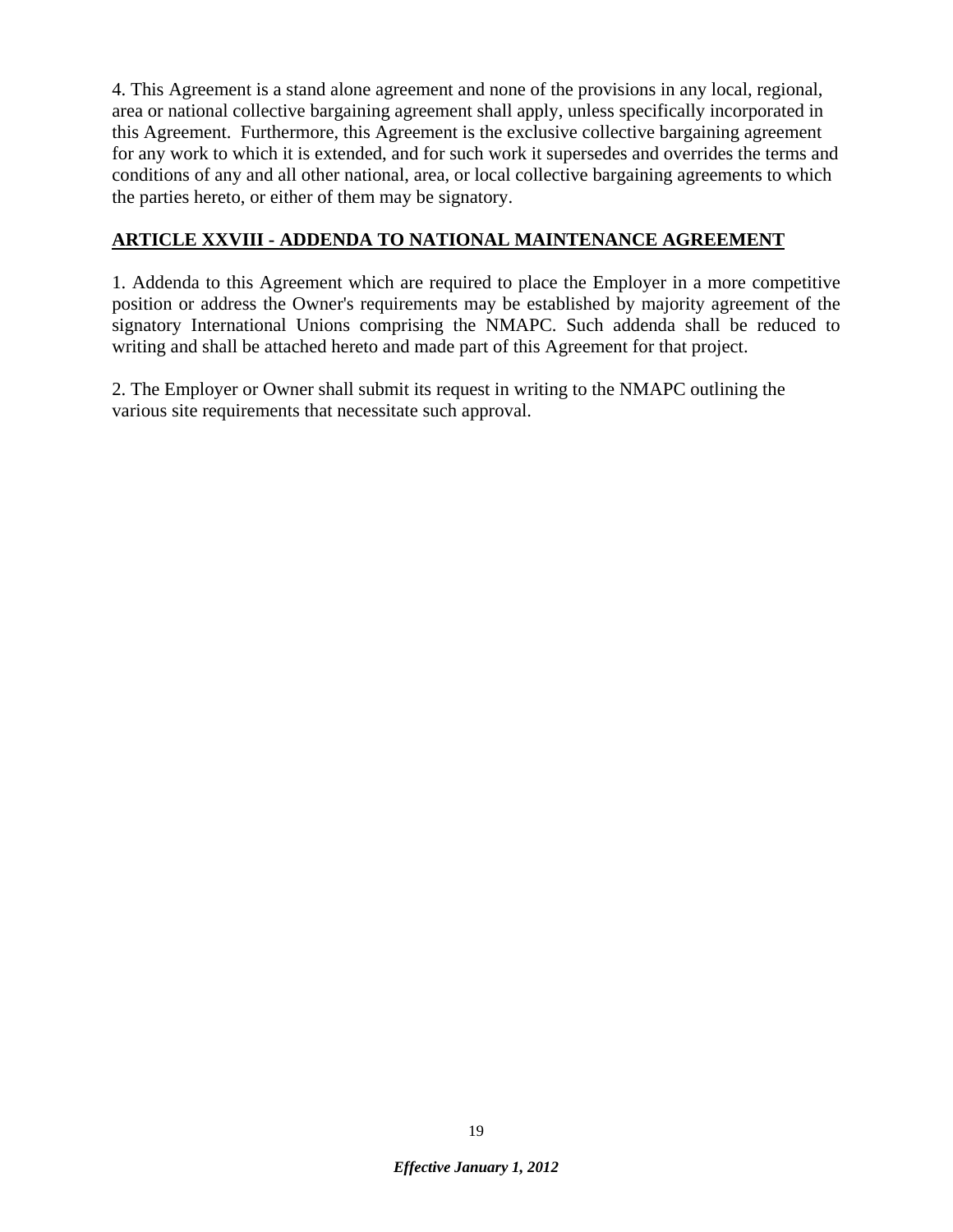## **ARTICLE XXIX - DURATION OF AGREEMENT**

1. This Agreement becomes effective \_\_\_\_\_\_\_\_\_\_\_\_\_\_\_\_\_\_\_\_\_\_\_\_\_\_\_\_\_\_\_\_\_\_\_\_\_\_, 20\_\_\_, and shall continue in effect unless terminated by no less than ninety (90) days' notice to the other party, in writing or on the NMAPC website at www.nmapc.org. Changes may be made at any time by mutual consent.

2. The parties agree to revisions to this Agreement which are formally approved by the National Maintenance Agreements Policy Committee, Inc., and of which they are notified in writing by the Committee.

FOR LABORERS' INTERNATIONAL UNION: FOR THE EMPLOYER: OF NORTH AMERICA

 \_ \_\_\_\_\_\_\_\_\_\_\_\_\_\_\_\_\_\_\_\_\_\_ General President Company Name

\_\_\_\_\_\_\_\_\_\_\_\_\_\_\_\_\_\_\_\_\_\_\_\_\_\_\_\_\_\_ \_\_\_\_\_\_\_\_\_\_\_\_\_\_\_\_\_\_\_\_\_\_\_\_\_\_\_\_\_\_\_\_\_\_ Date Street Address

 $\overline{\phantom{a}}$  , which is a set of the set of the set of the set of the set of the set of the set of the set of the set of the set of the set of the set of the set of the set of the set of the set of the set of the set of th City State Zip

 $\overline{\phantom{a}}$  , which is a set of the contract of the contract of the contract of the contract of the contract of the contract of the contract of the contract of the contract of the contract of the contract of the contract Phone Number

 $\overline{\phantom{a}}$  , which is a set of the contract of the contract of the contract of the contract of the contract of the contract of the contract of the contract of the contract of the contract of the contract of the contract FAX Number

 $\overline{\phantom{a}}$  , which is a set of the set of the set of the set of the set of the set of the set of the set of the set of the set of the set of the set of the set of the set of the set of the set of the set of the set of th Name and Title (Printed)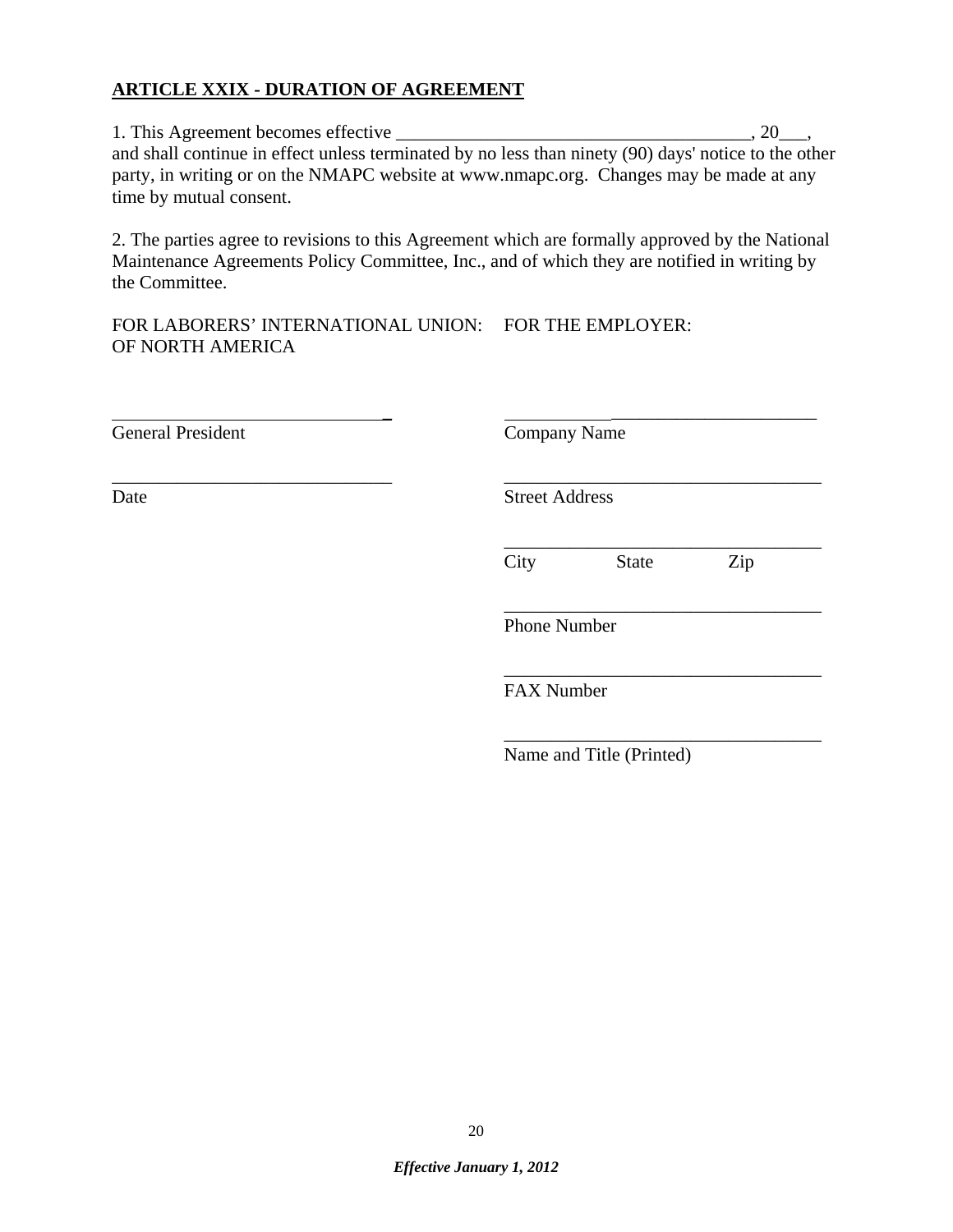#### **ADDENDUM A**

#### **NATIONAL PARTICIPATION AGREEMENT OF THE LABORERS'-EMPLOYERS BENEFIT PLAN COLLECTION TRUST**

#### **Background**

 1. The Employer has entered into a Collective Bargaining Agreement with the Union which requires the Employer to make periodic contributions to various benefit funds with regard to covered employees. These funds are subject to Section 302(c) of the Labor Management Relations (Taft-Hartley) Act which requires contributing employers to adopt the funds' trust agreements as a condition of contributing. The Employer wishes to satisfy that obligation with regard to all funds by execution of a single document.

 2. The Employer also wishes to satisfy its periodic contribution obligations to all of the benefit funds by submitting its required payments and reports to the Laborers-Employers Benefit Plan Collection Trust ("Collection Trust") which, as a clearinghouse, will distribute the payments received from the Employer to the appropriate funds in accordance with the terms of the Collective Bargaining Agreement. By submitting such contributions to the Collection Trust, the Employer avoids the burdens of submitting multiple periodic reports and payments to multiple funds by submitting one report and one payment to the Collection Trust.

 3. To the extent that the Employer has also agreed to deduct Union dues or other voluntary payments to Union-related organizations from the wages or salary payable to its employees and submit same to the Union or other organization, the Employer wishes to satisfy that obligation by submitting same to the Collection Trust for distribution to the Union or other organization.

 4. This Participation Agreement may be adopted by express reference to it in the Collective Bargaining Agreement that binds the Employer and all of the other Employers bound by the Collective Bargaining Agreement. Alternatively, this Participation Agreement may be adopted by an individual Employer with the consent of the Union, in which case the Employer and the Union must sign this Participation Agreement at the bottom.

#### **Agreement**

 To accomplish the purposes described above and in consideration of the mutual promises reflected in the Collective Bargaining Agreement of which this Participation Agreement is a part, the Employer and the Union hereby agree as follows.

 1. The Employer hereby adopts and accepts the agreement and declaration of trust of each of the benefit funds referenced in the Collective Bargaining Agreement to the same effect as if the Employer signed each such document. The Employer hereby acknowledges that it has received each agreement and declaration of trust or that each such document has been made available to the Employer.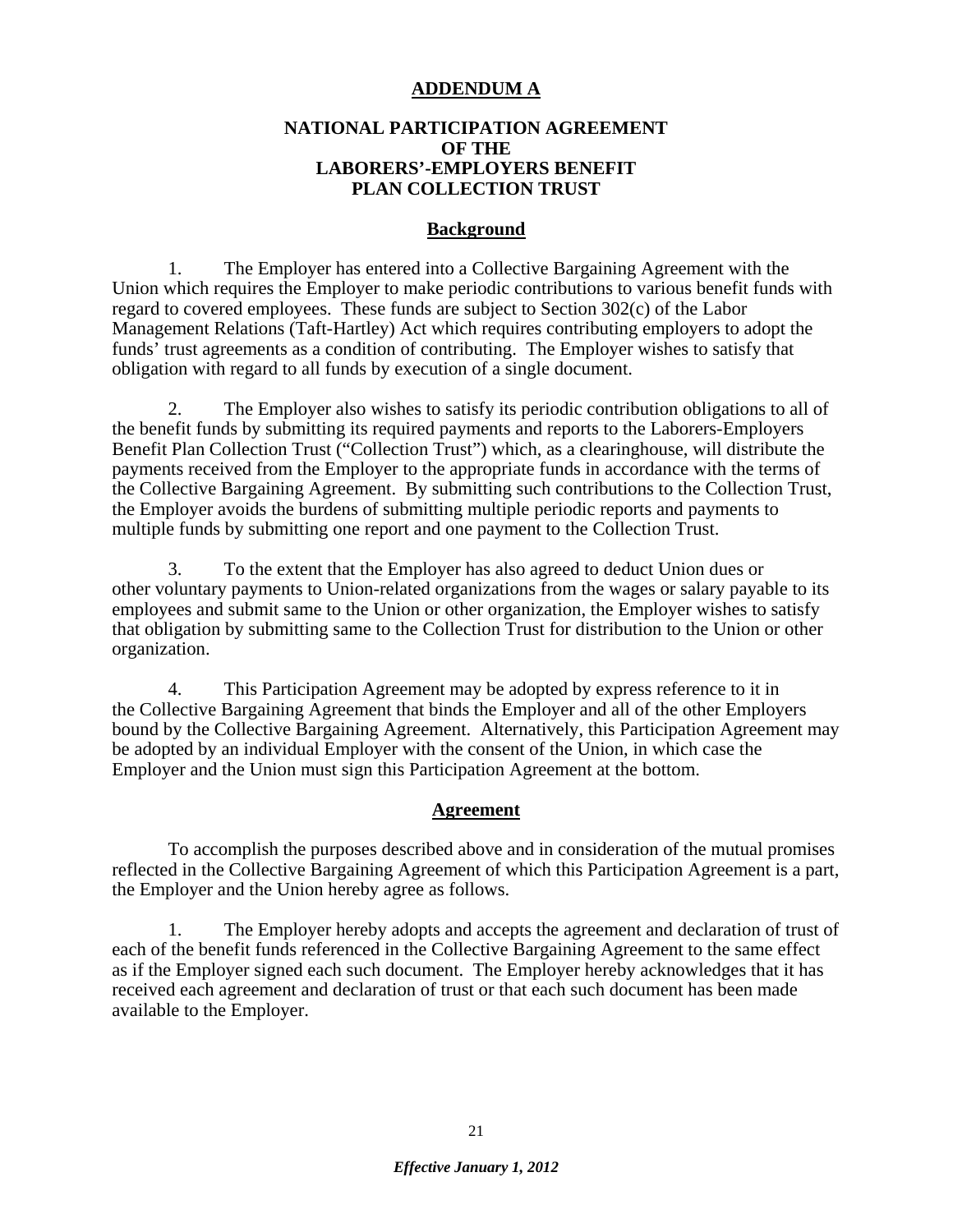2. All benefit fund contributions required by the Collective Bargaining Agreement shall be submitted to the Collection Trust. The contributions shall be made at the rates set forth in the Collective Bargaining Agreement. The contributions shall be submitted to the Collection Trust at such times and in such manner as required by the Collection Trust, but no less frequently than monthly. The Employer shall also submit to the Collection Trust such written reports verifying its contributions as the Collection Trust may require.

 3. The Employer's contributions shall be deemed paid upon receipt by the Collection Trust. The Collection Trust shall distribute the payments that it receives to the appropriate funds, as identified in the Collective Bargaining Agreement, as soon as practicable after receipt.

 4. (a) In the event that the Employer fails to submit contributions or reports when due, the Employer shall be considered delinquent and in default. The Employer shall be subject to all rules, procedures, and remedies relating to delinquent contributions that each benefit fund has adopted, which may include the imposition of interest, liquidated damages, auditing fees, collection costs, and attorneys' fees. A delinquent Employer may be sued by any benefit fund, or by the Collection Trust, to collect delinquent contributions and obtain other relief from the Employer for its own benefit or for the benefit of all benefit funds to which the Employer is delinquent.

 (b) A delinquent Employer may also be subject to any remedies or penalties provided under the Collective Bargaining Agreement. However, no grievance, arbitration or other dispute resolution procedure provided for by the Collective Bargaining Agreement shall in any way limit the right of the Collection Trust or of any benefit fund to bring a lawsuit to collect amounts owed by the Employer.

 (c) Each benefit fund and the Collection Trust shall be entitled, from time-to-time, to audit the payroll and related records of the Employer to verify the accuracy of the contributions made by the Employer. Such an audit shall be at the benefit fund's or the Collection Trust's expense, unless the Employer is delinquent and the benefit fund's or Collection Trust's rules provide otherwise.

 5. In addition to the contributions to benefit funds required by the Collective Bargaining Agreement, the Employer shall contribute five cents (\$0.05) for each hour worked under the Collective Bargaining Agreement for the benefit of the Collection Trust itself. This rate of contributions may be increased from time-to-time by agreement between the Employer and the Union. Such contributions shall be submitted to the Collection Trust periodically with the Employer's contributions to the benefit funds. If the Employer is more than sixty (60) days delinquent in submitting contributions owed to the Collection Trust, the Collection Trust shall be entitled to interest at the rate of 1.0% per month compounded from the date on which the contributions were due and the costs of collection, including attorneys fees.

 6. To the extent that the Employer has also agreed in the Collective Bargaining Agreement to deduct Union dues and / or other voluntary payments to Union-related organizations from the wages or salary payable to its employees and submit same to the Union or other organization, the Employer shall satisfy such obligation by periodically submitting same to the Collection Trust at such times and in such manner as provided in the Collective Bargaining Agreement or in another agreement between the Employer and the Union.